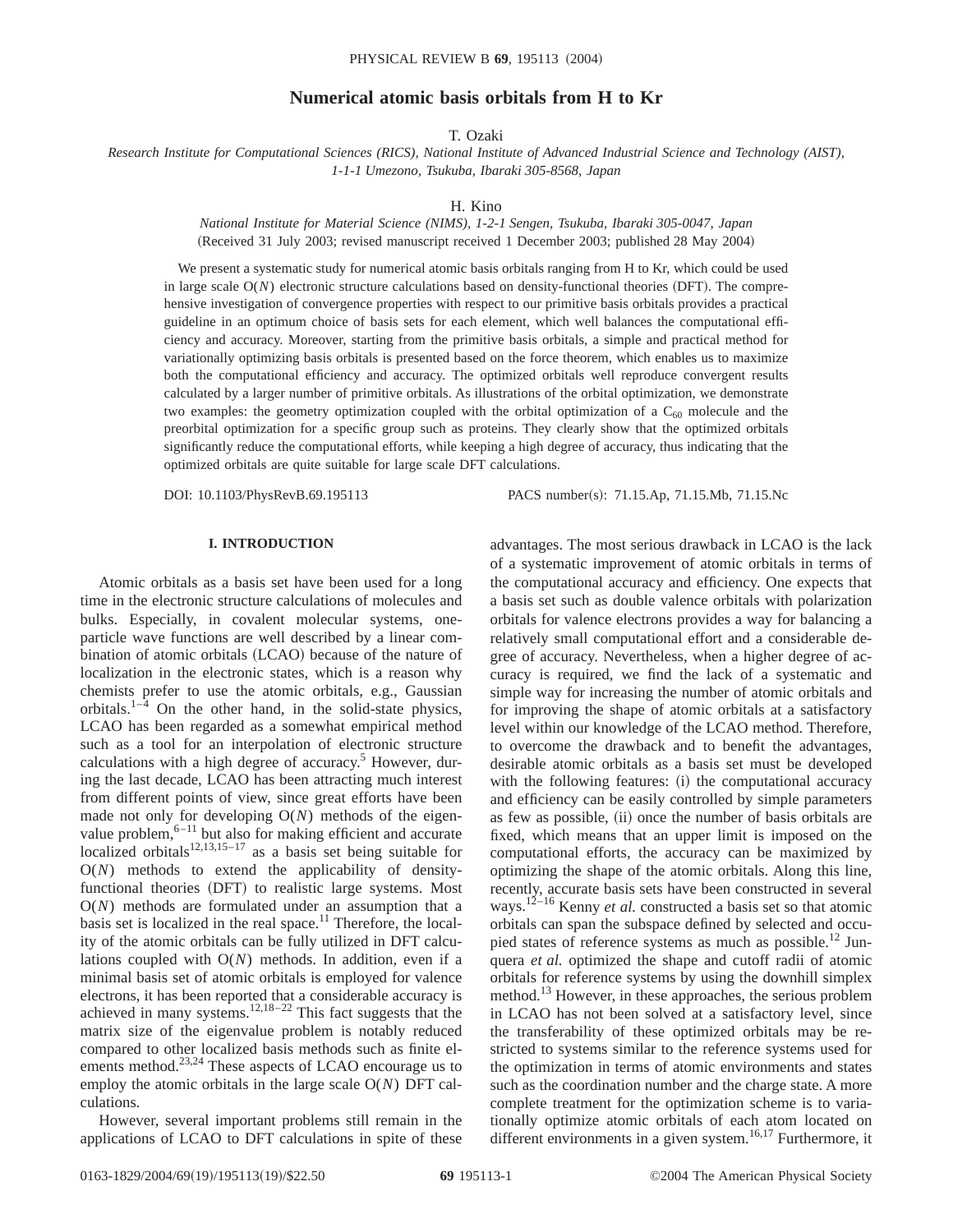is difficult to control the computational accuracy by simple parameters since the procedure for generating more multiple orbitals than a minimal basis set is not unique in these approaches proposed previously.12,13

In this paper, we present the first systematic study of convergence properties for numerical atomic orbitals ranging from H to Kr, in which it is shown that the computational accuracy can be controlled by two simple parameters: a cutoff radius and the number of atomic orbitals. Our comprehensive study not only provides a solution for the above first criterion, but also reveals the limitation in the applicability of LCAO to metallic systems, especially, alkaline and alkaline earth metals. Moreover, starting from our primitive orbitals, a simple and practical method is presented for variationally optimizing numerical atomic orbitals of each atom in a given system based on the force theorem. The orbital optimization scheme enables us to maximize the computational accuracy within a given number of basis orbitals, which fulfills the above second criterion. This paper is organized as follows. In Secs. II and III, we present a method for generating numerical atomic orbitals, and show the convergence properties within DFT in dimers ranging from H to Kr and selected bulks with respect to a cutoff radius and the number of orbitals. In Sec. IV, a simple method is presented for variationally optimizing numerical atomic orbitals of each atom in a given system, and the convergence properties of the optimized orbitals is discussed. In Sec. V, we conclude together with discussing applicability and limitation of the LCAO method.

## **II. PRIMITIVE ORBITALS**

Let us expand a Kohn-Sham (KS) orbital  $\psi_{\mu}$  of a given system using numerical atomic orbitals  $\phi_{i\alpha}$  in a form of LCAO:

$$
\psi_{\mu}(\mathbf{r}) = \sum_{i\alpha} c_{\mu,i\alpha} \phi_{i\alpha}(\mathbf{r} - \mathbf{r}_i),
$$
\n(1)

where *i* is a site index,  $\alpha \equiv (plm)$  an organized orbital index, and  $\phi_{i\alpha}(\mathbf{r}) \equiv Y_{lm}(\theta, \phi) R_{ipl}(r)$ . A radial wave function  $R_{ipl}$ depends on not only an angular momentum quantum number *l*, but also a site index *i*, and a multiplicity index *p*. In this Sec. II, we use our primitive orbitals  $R'_{ipl}$  as the radial wave function  $R_{ipl}$  as discussed below. Thus, it should be noted to be  $R_{ipl} = R'_{ipl}$  in this Sec. II, while a different expression will be discussed in Sec. IV. Note that our argument in this paper is restricted within only nonspin-polarized systems and a non-Bloch expression of the one-particle wave functions for simplicity, but the extensions of our argument to those are straightforward.

We generate the numerical primitive orbitals  $R'_{ipl}$  based on the following conditions:

 $(i)$  The atomic orbitals must completely vanish within the computational precision beyond a cutoff radius, and must be continuous up to the third derivatives around the cutoff radius so that matrix elements for the kinetic operator are continuous up to the first derivatives.

(ii) A set of atomic orbitals are generated by simple parameters as few as possible, which means that orbitals are systematically available as many as we want.

The first condition is needed if the atomic orbitals are coupled with O(*N*) methods which suppose the locality of basis sets in the real space. Also the number of nonzero elements of Hamiltonian and overlap matrices is exactly proportional to the number of atomic orbitals if the first condition is satisfied. Once the geometrical structure is given, the structure of the sparse matrices can be predictable through a connectivity table which is prepared from the geometrical structure. Thus, both the computational efforts and the size of memory for evaluating and storing the matrix elements scale as O(*N*). Another cutoff scheme which neglects small elements of Hamiltonian and overlap matrices should not be used because it violates the variational principle.<sup>25</sup> The continuity of atomic orbitals assumed in the first condition is necessary to realize a stable geometry optimization and molecular dynamics (MD) simulations. The second condition we assumed is indispensable in order to obtain a systematic convergence with respect to simple parameters as few as possible.

Our primitive orbitals  $R'_{ipl}$  as a basis set<sup>26</sup> are orbitals of eigenstates, including excited states, of an atomic Kohn-Sham equation with a confinement pseudopotential in a semilocal form for each angular momentum quantum number  $l^{13,17,18}$  To vanish the radial wave function  $R'_{ipl}$  of the outside of the confinement radius  $r_c$ , we modify the atomic core potential  $V_{\text{core}}(r)$  in the all electron calculation of an atom and keep the modified core potential in the generation of pseudopotential as follows:

$$
V_{\text{core}}(r) = \begin{cases} -\frac{Z}{r} & \text{for } r \le r_1\\ \sum_{n=0}^3 b_n r^n & \text{for } r_1 < r \le r_c\\ h & \text{for } r_c < r, \end{cases} \tag{2}
$$

where  $b_0$ ,  $b_1$ ,  $b_2$ , and  $b_3$  are determined so that the value and the first derivative are continuous at both  $r_1$  and  $r_c$ . Figure 1 shows radial wave functions for  $l=0$  of an oxygen atom under the confinement pseudopotential. The number of nodes in the radial wave functions increases one by one, as the eigenenergy increases. For the later discussion, here, we introduce an abbreviation of a basis orbital as C4.5-*s*2*p*3, where C indicates the atomic symbol, 4.5 is the cutoff radius  $r_c$  (a.u.) used in the generation,  $s2p3$  means that two and three primitive orbitals are employed for *s* and *p* orbitals, respectively. The abbreviation of a basis orbital will be used to specify the content of basis orbitals, and also referred to as the basis specification. The abbreviation will be extended for describing the optimized orbitals in Sec. IV. The eigenstates construct an orthonormal basis set at the same atomic position and vanish beyond the cutoff radius  $r_c$  within the double precision, if an enough large value is used for the height of wall *h*. The completely vanishing tail of numerical orbitals assures that the number of nonzero elements of Hamiltonian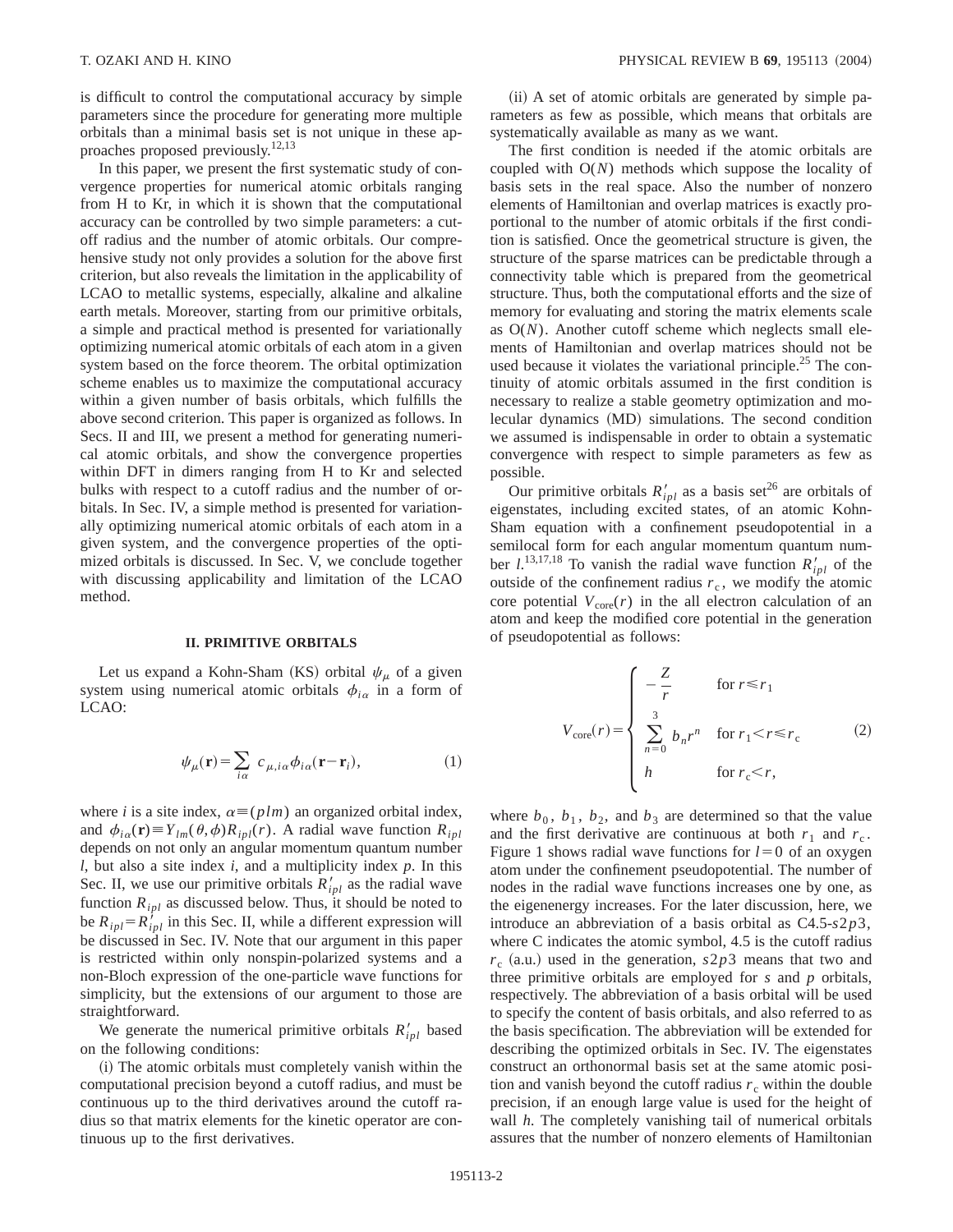

FIG. 1. The radial wave function for  $l=0$  of an oxygen atom under the confinement pseudopotential defined by Eq.  $(2)$ , where 4.5 (a.u.), 4.3 (a.u.), and  $2.0 \times 10^4$  (hartree) were used for  $r_c$ ,  $r_1$ , and *h*, respectively.

and overlap matrices is exactly proportional to the number of primitive orbitals. The continuity of the modified core potential up to the first derivatives provides that of the radial wave functions up to the third derivatives. Thus, the elements of Hamiltonian and overlap matrices are continuous up to the first derivatives, including that for the kinetic operator. The sharpness of rising edge can be easily controlled by tuning of the radius  $r_1$ . If the height of the wall *h* is large enough, the tail of radial function vanishes within the double precision beyond  $r_c$  even for excited states unbound without the modified potential. In this study, we used 0.2 (a.u.) and  $2.0\times10^4$ (hartree) for  $|r_c - r_1|$  and *h*, respectively, for all elements we considered. It should be mentioned that different modified potentials have been also proposed to shorten the tail of radial wave functions.<sup>12,13,18</sup> However, to the best of our knowledge, there are no modified potentials which can vanish the tail of the excited states at a cutoff radius within the double precision, while keeping the continuity of radial functions. On the other hand, our modified potential with a large *h* can generate a set of continuous numerical radial functions with the complete vanishing tail. In the atomic DFT calculations with the modified potential, there are technical details to generate excited states in a numerical stable way. When the radial differential equation is solved from a distance, the starting radius  $r_s$  must be marginally larger than  $r_c$ . We determined  $r_s$  by a relation  $r_s = r_c + 2$  (a.u.) for all elements we considered. If  $r_s$  is considerably larger than  $r_c$ , then numerical instabilities appear due to the large *h*. If the differential equation is solved from the origin, we follow the usual prescription in the atomic DFT calculations.<sup>27</sup> The choice of the matching point, at which two wave functions solved from the origin and a distance are merged, is also an important factor to obtain the excited states in a numerical stable way. In the all electron calculation, we adopt a slightly outside of the most outer peak as the matching point in the usual way.<sup>27</sup> On the other hand, we use a fixed matching point in the calculation of wave functions for the excited states under pseudopotentials with the modified core potential. This is because the most outer peak often arises near the cutoff radius  $r_c$  as the number of nodes increases, which causes numerical instabilities in the solution of the differential equation from the origin. In all elements, we used the fixed matching point at which the logarithmic radial mesh is divided in the ratio of 3 to 1, measured from the origin. Using the fixed matching point, a set of radial wave functions as primitive orbitals were generated without numerical instabilities.<sup>26</sup>

In the DFT calculations using the primitive orbitals, the computational accuracy and efficiency can be controlled by two simple parameters: the cutoff radius and the number of orbitals per atom. The systematic control by two parameters for the accuracy and efficiency is similar to that of spherical wave basis sets.<sup>15</sup> However, we guess that a relatively small number of orbitals may be needed to obtain the convergent result compared to the spherical wave basis sets, since the primitive orbitals are prepared for each element unlike the spherical wave basis sets.<sup>15</sup> This is one of reasons why we use the eigenstates of an atomic Kohn-Sham equation with the confinement pseudopotentials as the primitive orbitals. In order to investigate the convergence properties with respect to the cutoff radius and the number of orbitals per atom, we first show the total energy and the equilibrium bond length of dimer molecules ranging from hydrogen to krypton atoms. The calculation of a dimer molecule could be a severe test for the convergence with respect to basis orbitals, since the neighboring atom is only one for each atom. In this case a sufficient contribution from orbitals belonging to the other atoms is not anticipated to well express the peripheral region of each atom in KS orbitals, which means that the convergence rate of dimer molecules could be the slowest one. Therefore, the convergence properties of dimer molecule provide a practical guideline in an optimum choice of basis sets for each element.

# **III. CONVERGENCE WITH RESPECT TO PRIMITIVE ORBITALS**

In Figs. 2–7 the total energies and the equilibrium bond lengths for dimer molecules from H to Kr are shown as a function of the number of primitive orbitals for various cutoff radii  $r_c$ , where the total energies were calculated at the experimental bond length and the equilibrium bond lengths were computed by a cubic spline interpolation for the energy curve as a function of bond length. In most cases, a homonuclear diatomic molecule for each element was investigated. However, if the homonuclear diatomic molecule is not well resolved experimentally, or is highly weak binding, the monoxide or the monohydride was calculated instead of the homonuclear diatomic molecule. In our all DFT calculations, factorized norm conserving pseudopotentials $28,29$  were used with multiple projectors proposed by Blochl.<sup>30</sup> In addition to valence electrons, semicore electrons were also considered in making of pseudopotentials for several elements such as alkaline, alkaline earth, and transition elements. Moreover, the nonlinear partial core correction $31$  was considered in the evaluation of the exchange-correlation terms except for a hydrogen and a helium atom. A relativistic correction was not included in the generation of pseudopotentials. The basis set superposition error $^{32}$  was not corrected, since the dissociation energy was beyond the scope of this paper. The elec-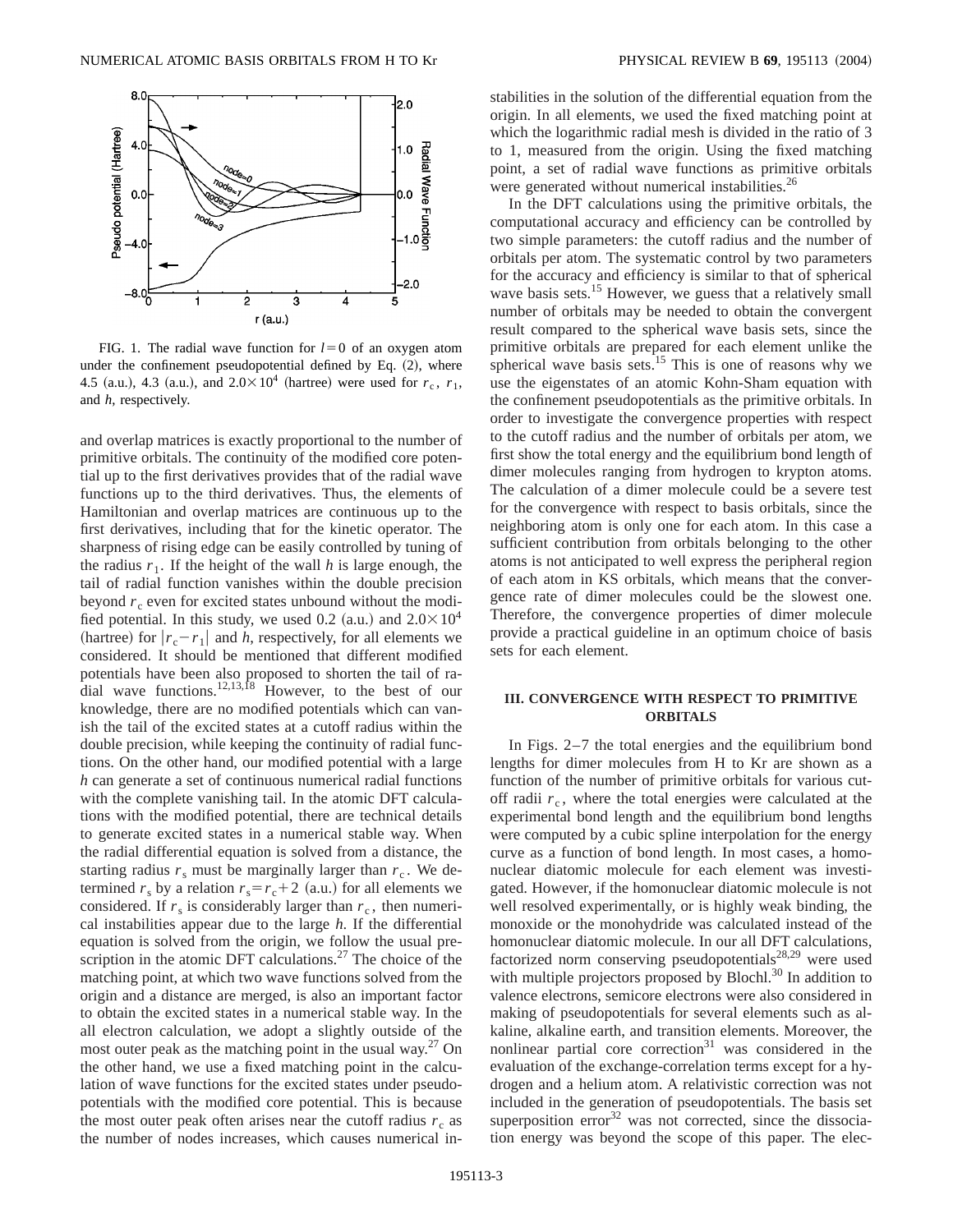

FIG. 2. The total energy and the equilibrium bond length of a hydrogen dimer H<sub>2</sub>, a helium dimer He<sub>2</sub>, a lithium dimer Li<sub>2</sub>, a beryllium monoxide molecule BeO, a boron dimer  $B_2$ , and a carbon dimer  $C_2$  as a function of the number of primitive basis orbitals per atom for different cutoff radii. The energy cutoff of 255, 262, 113, 123, 177, and 177  $(Ry)$  were used for the numerical integration and the solution of Poisson's equation in H<sub>2</sub>, He<sub>2</sub>, Li<sub>2</sub>, BeO, B<sub>2</sub>, and C<sub>2</sub>, respectively. In BeO, we used 5.0 (a.u.) as a cutoff radius of primitive orbitals for the oxygen atom, and increased the number of basis orbitals of the beryllium and oxygen atoms as Berc*-smpmdn* and O5.0-*smpmdn*, where  $r_c$  is a cutoff radius, given in Fig. 2(h), of primitive orbitals for the beryllium atom.

tronic states and the cutoff radii used in the generation of these pseudopotentials<sup>26</sup> are shown in Table I, where the cutoff radii are given in parentheses. We limited the study within the local spin-density approximation  $(LSDA)$  (Ref. 33) to the exchange-correlation interactions, since we would like to focus our attention on the convergence properties with respect to the basis orbitals. Also the real-space grid techniques were used with the energy cutoff given in the caption of figures in numerical integration $13$  and the solution of Poisson's equation using the fast Fourier transformation. All calculations in this study were performed using our DFT code, Open $MX<sup>26</sup>$  which is designed for the realization of large scale calculations. We discuss the convergence properties with respect to the basis orbitals in the following categorized elements in Figs. 2–7.

#### **A. Representative elements**

In representative elements such as H, B, C, N, O, and F, systematic convergence properties are observed as expected. As the cutoff radius and the number of primitive orbitals increase, the total energy converges systematically. Along with the energy convergence, the calculated equilibrium bond length converges at the experimental value within an error of a few percentages. When the energy convergence is carefully observed from the left to the right elements in the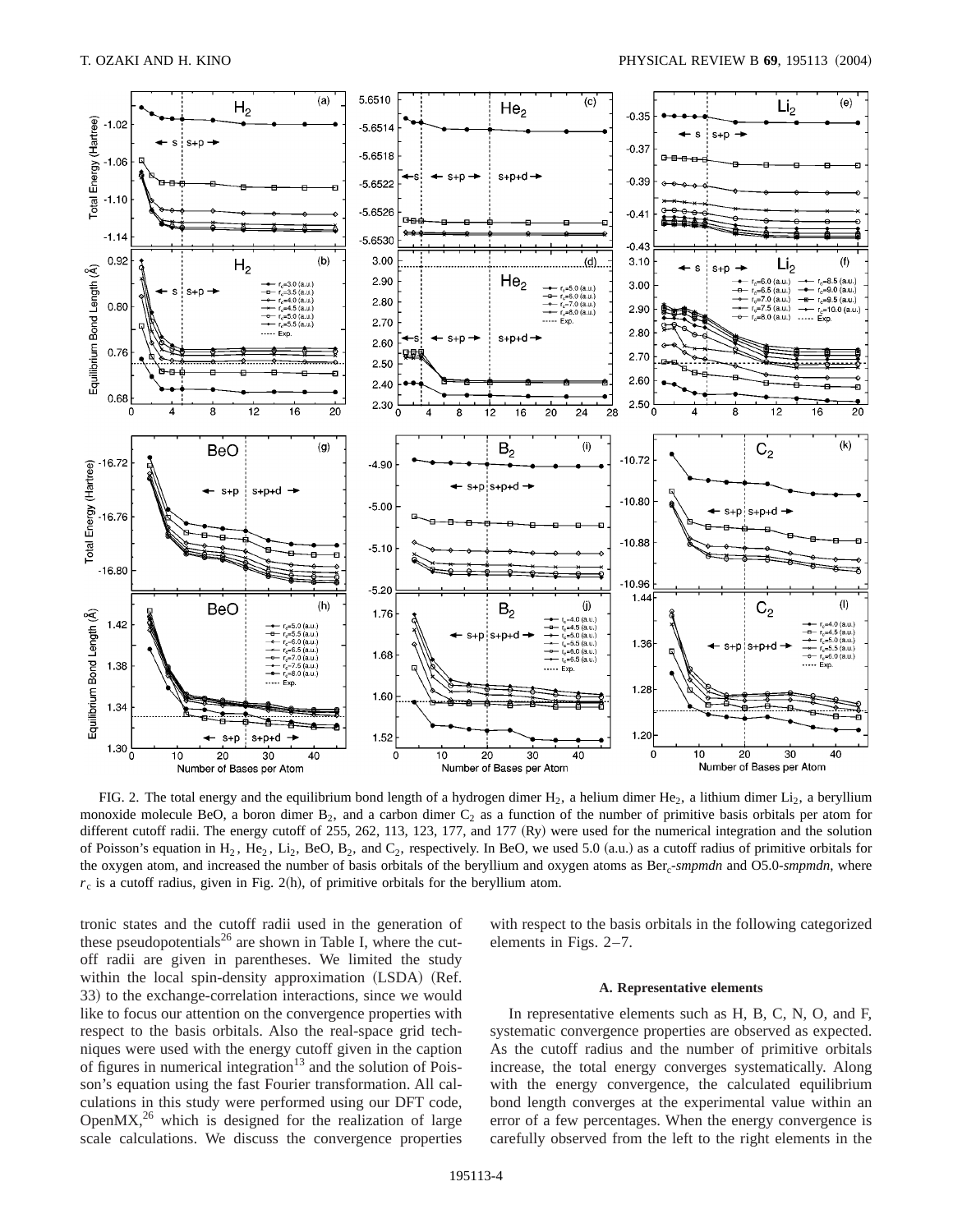

FIG. 3. The total energy and the equilibrium bond length of a nitrogen dimer N<sub>2</sub>, a oxygen dimer O<sub>2</sub>, a fluorine dimer F<sub>2</sub>, a neon dimer  $Ne<sub>2</sub>$ , a sodium dimer Na<sub>2</sub>, and a magnesium monoxide molecule MgO as a function of the number of primitive basis orbitals per atom for different cutoff radii. The energy cutoff of 177, 177, 255, 343, 135, and 146  $(Ry)$  were used for the numerical integration and the solution of Poisson's equation in N<sub>2</sub>, O<sub>2</sub>, F<sub>2</sub>, Ne<sub>2</sub>, Na<sub>2</sub>, and MgO, respectively. In MgO, we used 5.0 (a.u.) as a cutoff radius of primitive orbitals for the oxygen atom, and increased the number of basis orbitals of the magnesium and oxygen atoms as Mgr<sub>c</sub>-smpmdn and O5.0-*smpmdn*, where  $r_c$  is a cutoff radius, given in Fig. 3(1), of primitive orbitals for the magnesium atom.

first row, we find a trend that primitive orbitals with a higher angular momentum *l* are required in order to achieve enough convergence. Note that the primitive orbitals with a higher angular momentum *l* beyond valence orbitals allocated to valence electrons are referred to as polarization orbitals according to quantum chemistry in this paper. In  $H_2$  and  $C_2$ , the valence orbitals are almost enough to accomplish the energy convergence. The inclusion of polarization orbitals, *p* and *d* orbitals for hydrogen and carbon atoms, are not effective for the energy convergence. In  $N_2$  and  $F_2$ , the total energies are significantly reduced by the inclusion of *d* orbitals. The overestimated equilibrium bond lengths in the calculations by the *s* and *p* valence orbitals shorten in accordance with the inclusion of *d* orbitals. The same trend as that observed in the first row is found in the convergence properties of the second row elements with respect to angular momentum of primitive orbitals. In  $P_2$ ,  $S_2$ , and  $Cl_2$  the polarization *d* orbitals are relevant to obtain the convergent results, while the inclusion of the polarization *d* orbitals insensibly decreases the total energy in  $Al<sub>2</sub>$  and  $Si<sub>2</sub>$ . In the third row, the polarization *d* orbitals are required in all representative elements from Ga to Br for the energy and geometrical convergences. If the valence *s* and *p* orbitals are only considered, the equilibrium bond lengths tend to be overestimated. Based on the calculations, rough estimations of appropriate cutoff radii of basis orbitals might be given as 5.0, 6.5, and 6.5 a.u. for representative elements of the first, the second, and the third rows, respectively. Although these rough estimations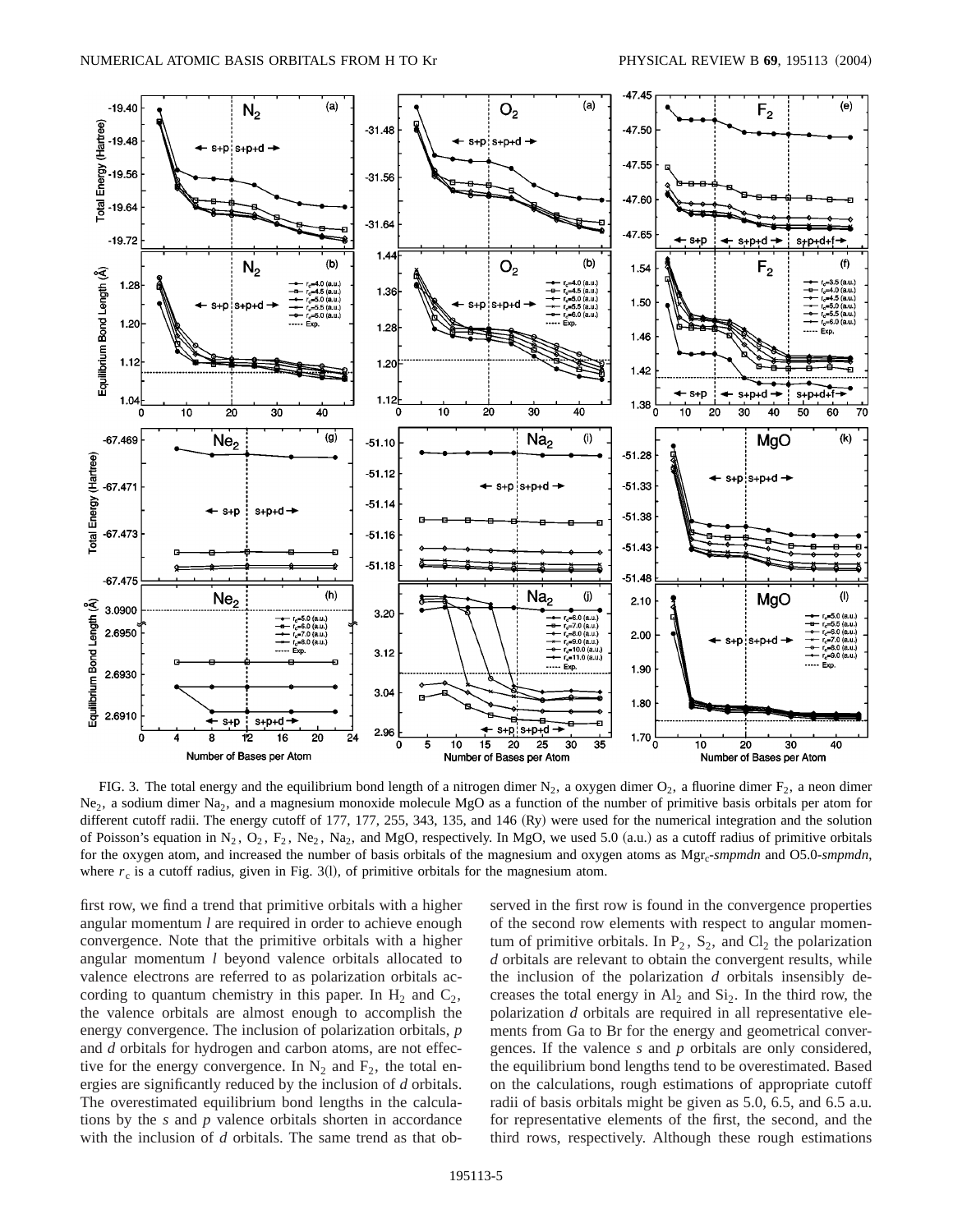

FIG. 4. The total energy and the equilibrium bond length of an aluminum dimer  $Al_2$ , a silicon dimer  $Si_2$ , a phosphorus dimer  $P_2$ , a sulfur dimer  $S_2$ , a chlorine dimer  $Cl_2$ , and an argon dimer  $Ar_2$  as a function of the number of primitive basis orbitals per atom for different cutoff radii. The energy cutoff of 123, 113, 103, 103, 113, and 290 (Ry) were used for the numerical integration and the solution of Poisson's equation in  $Al_2$ ,  $Si_2$ ,  $P_2$ ,  $S_2$ ,  $Cl_2$ , and  $Ar_2$ , respectively.

provide a practical guideline in an optimum choice of cutoff radius for each element, it should be mentioned that there is often an exceptional case in which a larger cutoff radius is required for the accurate description. As such an exceptional case, we can point out that a relatively larger cutoff radius must be used when an atom is negatively charged up, since the electrons tend to be far from the atom due to the repulsive interaction between electrons. In contrast, a smaller cutoff radius could be enough to achieve a sufficient convergence when an atom is positively charged up, and when an atom has a high coordination number which means that the atom is surrounded by the other many atoms. We will again discuss the cutoff radius in the later discussion based on numerical results.

Moreover, the convergence with respect to the basis orbitals could be confirmed when the electronic state is carefully examined. In Table II, we find that the electronic configurations of the experimental ground state are well reproduced in the first row representative elements by only the inclusion of valence orbitals. However, the polarization orbitals are more important for the second and third row elements to obtain a convergent result in the electronic configuration. Actually, the use of only the valence orbitals fails to predict the ground state of Si<sub>2</sub>. The basis orbitals, Si6.5- $s2p2$ , gives  ${}^{3}$  $\Pi$ <sub>u</sub> to be the ground state of  $Si<sub>2</sub>$ , while the ground state is correctly predicted as  ${}^{3}\Sigma_{g}^{-}$  by the inclusion of *d* orbitals. Due to the transition between calculated ground states with different symmetries, the nonmonotonic convergence of the equilibrium bond length of  $Si<sub>2</sub>$  can be observed. Although the ground state of Al<sub>2</sub> is determined as  ${}^{3}\Sigma_{g}^{-}$ , even if the *d* orbitals are included, experimental investigations reveal that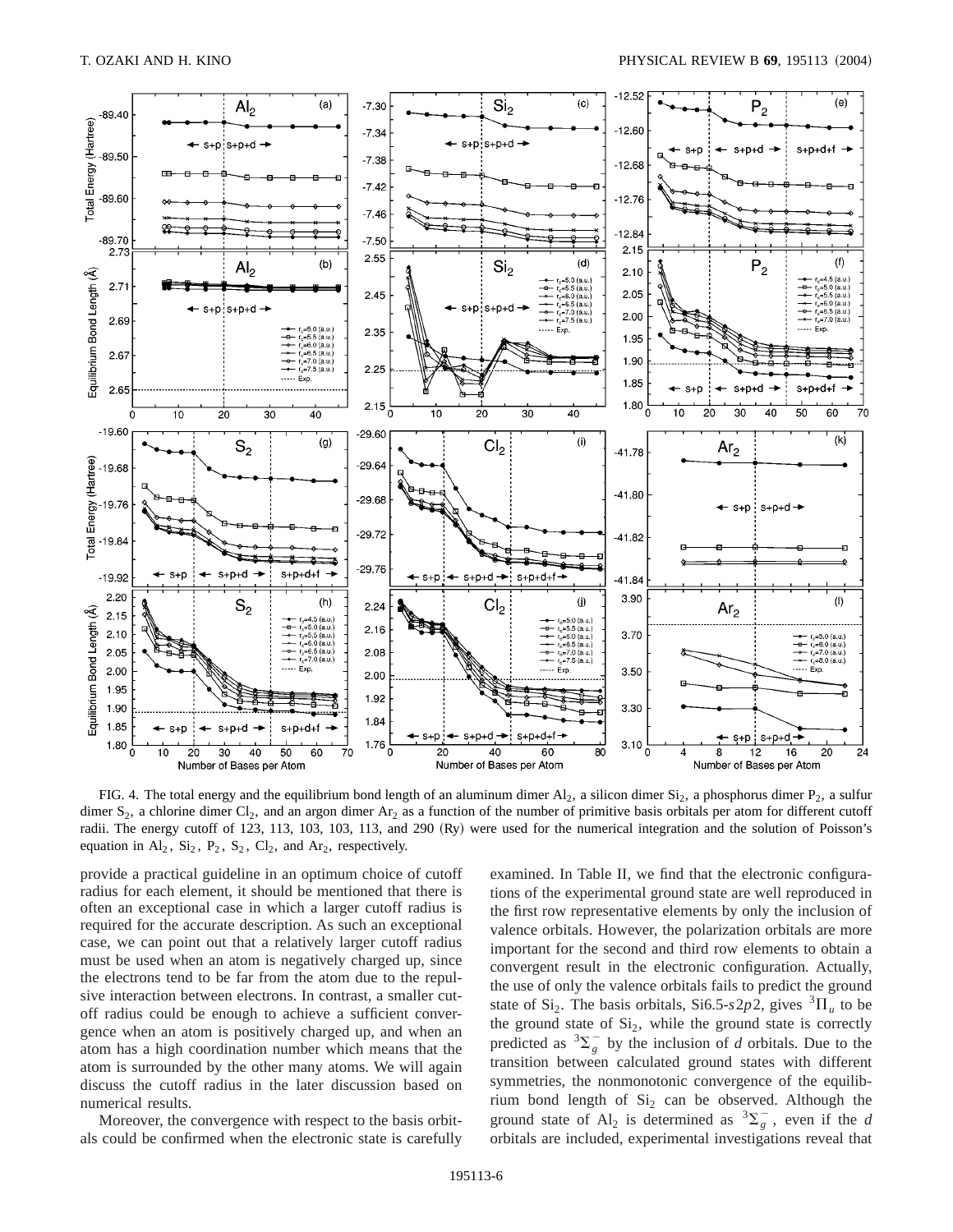

FIG. 5. The total energy and the equilibrium bond length of a potassium dimer  $K_2$ , a calcium monoxide molecule CaO, a scandium monoxide molecule ScO, a titanium dimer Ti<sub>2</sub>, a vanadium dimer  $V_2$ , and a chromium dimer Cr<sub>2</sub> as a function of the number of primitive basis orbitals per atom for different cutoff radii. The energy cutoff of 113, 123, 146, 146, 146, and 146 (Ry) were used for the numerical integration and the solution of Poisson's equation in  $K_2$ , CaO, ScO, Ti<sub>2</sub>, V<sub>2</sub>, and Cr<sub>2</sub>, respectively. In CaO and ScO, we used 5.0 (a.u.) as a cutoff radius of primitive orbitals for the oxygen atom, and increased the number of basis orbitals of the calcium, scandium, and oxygen atoms as  $Car_c$ -*smpmdnfl*, Scr<sub>c</sub>-*smpmdnfl*, and O5.0-*smpmdn*, where  $r_c$  is a cutoff radius, given in Figs. 5(d) and 5(f), of primitive orbitals for the calcium and scandium atoms.

the ground state is  ${}^{3}\Pi_{g}^{-}$ .<sup>41</sup> The discrepancy between our theoretical prediction and the experiments is attributed to LSDA to the exchange-correlation interaction as reported by Martinez *et al.*<sup>72</sup> They also obtained  ${}^{3}\Sigma_{g}^{-}$  as the ground state of Al<sub>2</sub> within LSDA, while their GGA calculation correctly predicts that the ground state of Al<sub>2</sub> is <sup>3</sup> $\Pi_g^-$  and the <sup>3</sup> $\Sigma_g^$ state is the lowest excited state.<sup>72</sup> For the third row representative elements, we did not observe the same kind of discrepancy as that of  $Si<sub>2</sub>$  in prediction of the ground state. However, the inclusion of *d* orbitals is recommended for the geometrical convergence as mentioned before. Table III enumerated the equilibrium bond lengths which are calculated using the orbitals with the largest cutoff radius and the great-

est number of orbitals for each dimer in Figs. 2–7. The calculated bond lengths of dimer molecules by representative elements are consistent with both the experimental and the other theoretical values, which supports that our primitive basis orbitals provide the convergent results comparable to the other DFT calculations.

## **B. Transition elements**

As well as the representative elements, we find systematic convergence properties with respect to the cutoff radius and the number of primitive orbitals for the first row transition elements. Both the total energy and equilibrium bond length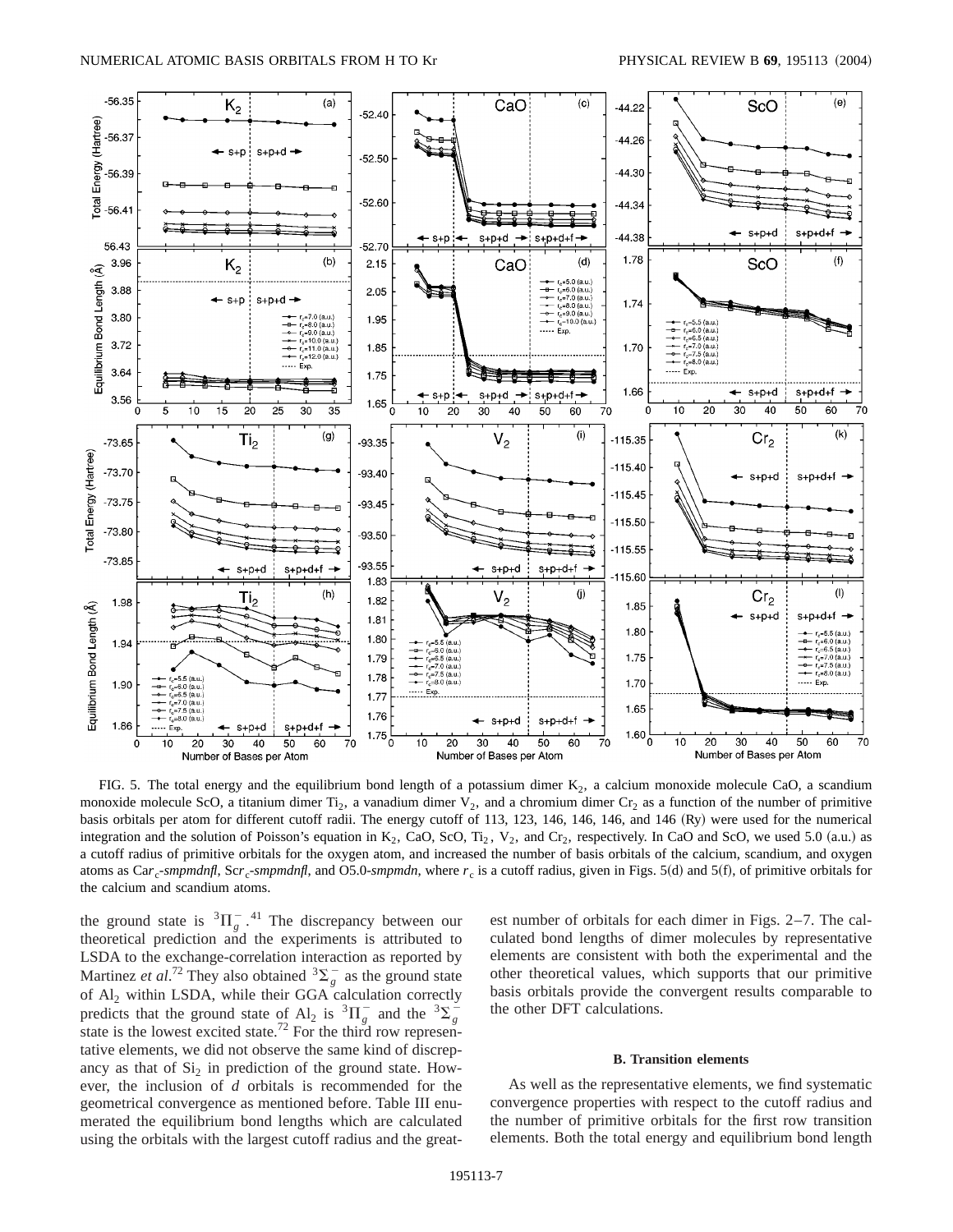

FIG. 6. The total energy and the equilibrium bond length of a manganese monoxide molecule MnO, an iron dimer Fe<sub>2</sub>, a cobalt dimer  $Co<sub>2</sub>$ , a nickel dimer Ni<sub>2</sub>, a copper dimer Cu<sub>2</sub>, and a zinc monohydride molecule ZnH as a function of the number of primitive basis orbitals per atom for different cutoff radii. The energy cutoff of 146, 146, 146, 146, 113, and 146 (Ry) were used for the numerical integration and the solution of Poisson's equation in MnO, Fe<sub>2</sub>, Co<sub>2</sub>, N<sub>12</sub>, Cu<sub>2</sub>, and ZnH, respectively. In MnO and ZnH, we used 5.0 and 4.5 (a.u.) as a cutoff radius of primitive orbitals for the oxygen and hydrogen atoms, and increased the number of basis orbitals of the manganese, zinc, oxygen, and hydrogen atoms as Mn*r*<sub>c</sub>-*smpmdmfn*, Znr<sub>c</sub>-*smpmdmfn*, O5.0-*smpmdn*, and H4.0-*smpn*, where  $r_c$  is a cutoff radius, given in Figs. 6~b! and 6~l!, of primitive orbitals for the manganese and zinc atoms. Exceptionally, a cobalt dimer was calculated, while the bond length of  $Co<sub>2</sub>$  determined experimentally is not available.

converge with increasing of the cutoff radius of orbitals and the number of orbitals. Interestingly, the polarization *f* orbitals do not play an important role in the energy convergence. Within the valence orbitals the energy convergence is almost achieved in all the transition elements that we considered. However, there would be a possibility that the polarization orbitals become more effective for transition elements in a higher row which lies downward in the periodic table we have not studied, like the representative elements. In Table II, we find that the predicted electronic configurations of the ground states are almost consistent with the experimental results within the use of only valence orbitals, except for  $V_2$ 

and Ni<sub>2</sub>. In V<sub>2</sub><sub>th</sub> electronic configuration,  ${}^3\Sigma_g^+$ , observed experimentally<sup>73</sup> is correctly reproduced by the inclusion of the polarization *f* orbitals, while only the use of the valence orbitals predicts  ${}^{1}\Sigma_{g}^{+}$  as the ground state of  $V_2$ . The nonmonotonic convergence of the equilibrium bond length of  $V_2$ found in Fig. 5 can be attributed to the transition of singlet to triplet in the calculated ground state. For  $Ni<sub>2</sub>$ , recent experiments<sup>74</sup> by resonant two-photon ionization spectroscopy using argon carrier gas suggest that the ground state is  $\Omega = 0_g^+$  or  $0_u^-$ , which would be a mixture of  ${}^3\Sigma_g^-$  and  $\frac{1}{2} \sum_{g}^{+} (\stackrel{\circ}{0}_{g}^{-})$  or  $\bar{3} \sum_{u}^{+}$  and  $\frac{1}{2} \sum_{u}^{+} (\stackrel{\circ}{0}_{u}^{-})$ . In contrary, we obtained  ${}^{3}\Sigma_{g}^{^{\circ}}$ , which is a  $\pi\pi$  hole state, as the ground state within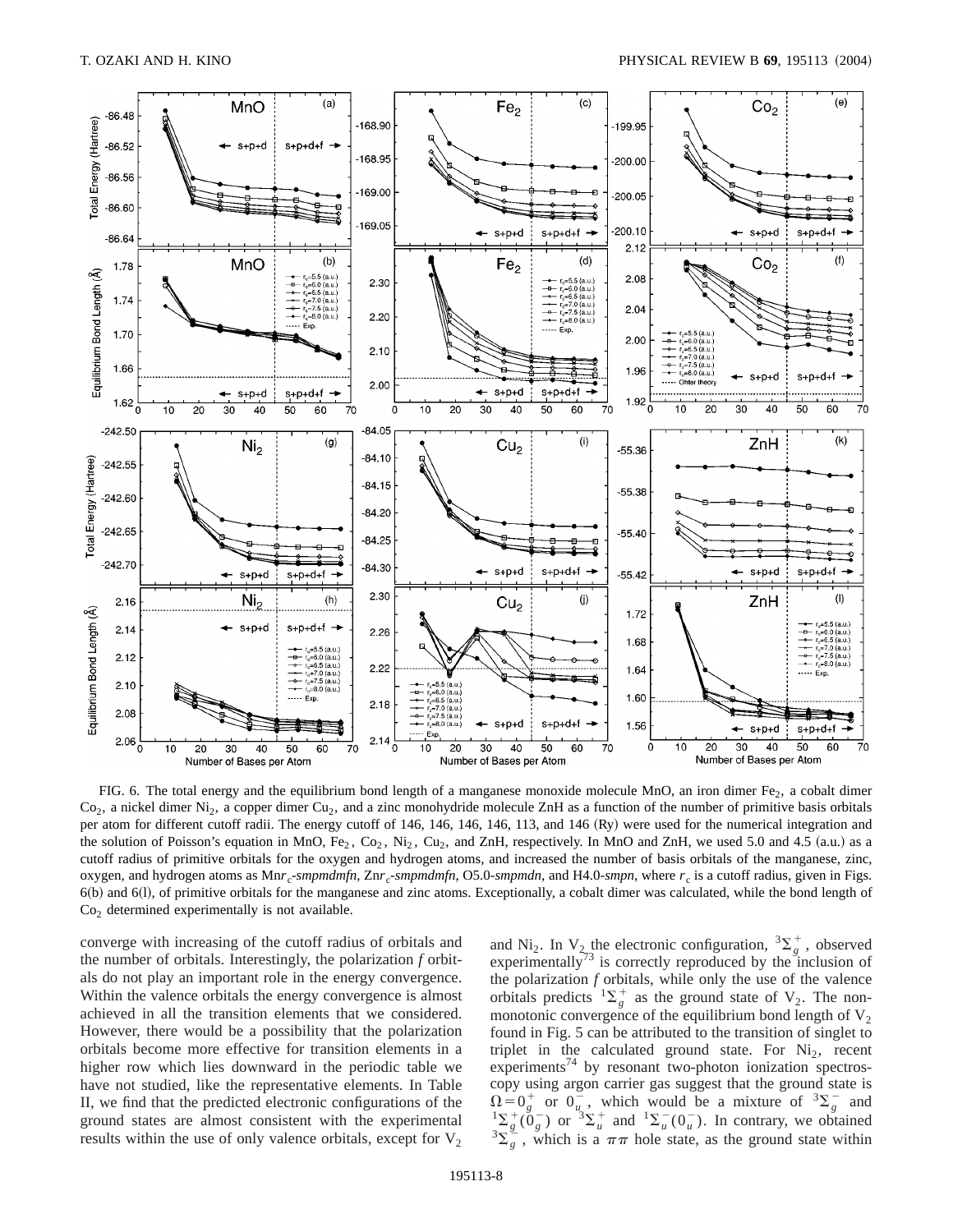

FIG. 7. The total energy and the equilibrium bond length of a gallium monohydride molecule GaH, a germanium monoxide molecule GeO, an arsenic dimer As<sub>2</sub>, a selenium dimer Se<sub>2</sub>, a bromine dimer Br<sub>2</sub>, and a krypton dimer Kr<sub>2</sub> as a function of the number of primitive basis orbitals per atom for different cutoff radii. The energy cutoff of 146, 146, 107, 107, 107, and 290 (Ry) were used for the numerical integration and the solution of Poisson's equation in GaH, GeO, As<sub>2</sub>, Se<sub>2</sub>, Br<sub>2</sub>, and Kr<sub>2</sub>, respectively. In GaH and GeO, we used 4.5 and 5.0 (a.u.) as a cutoff radius of primitive orbitals for the hydrogen and oxygen atoms, and increased the number of basis orbitals of the gallium, germanium, hydrogen, and oxygen atoms as Gar<sub>c</sub>-*smpmdn*, Ger<sub>c</sub>-*smpmdn*, H4.0-*smpn*, and O5.0-*smpmdn*, where  $r_c$  is a cutoff radius, given in Figs.  $7(b)$  and  $7(d)$ , of primitive orbitals for the gallium and germanium atoms.

LSDA. Although the calculated ground state  ${}^{3}\Sigma_{g}^{-}$  is not consistent with the experiments,<sup>74</sup> but is equivalent to the other theoretical prediction<sup>67</sup> within generalized gradient approximations (GGA) to the exchange-correlation interaction. Thus, the discrepancy between the theoretical prediction and the experiments must be attributed to the poor description to exchange-correlation interaction or the limitation of single configuration method such as DFT rather than the quality of basis orbitals. Also, in Table III we see that the calculated bond lengths are comparable to both the experimental and the other theoretical values. Although we observe a non-

monotonic behavior in the equilibrium bond length for  $Cu<sub>2</sub>$ as shown in Fig. 6, this behavior can be attributed to the flatness of energy curve for  $Cu<sub>2</sub>$ . In such a flat energy curve, the equilibrium position is sensitive to the basis orbitals, which suggests that the calculation to precisely determine a flat energy curve requires a special care within LCAO treatment. For the first row transition elements, a rough estimation of appropriate cutoff radius of basis orbitals might be given as 7.0 a.u. based on the calculations of dimer molecules, which provides a trade-off between the computational accuracy and efficiency. However, as discussed in the repre-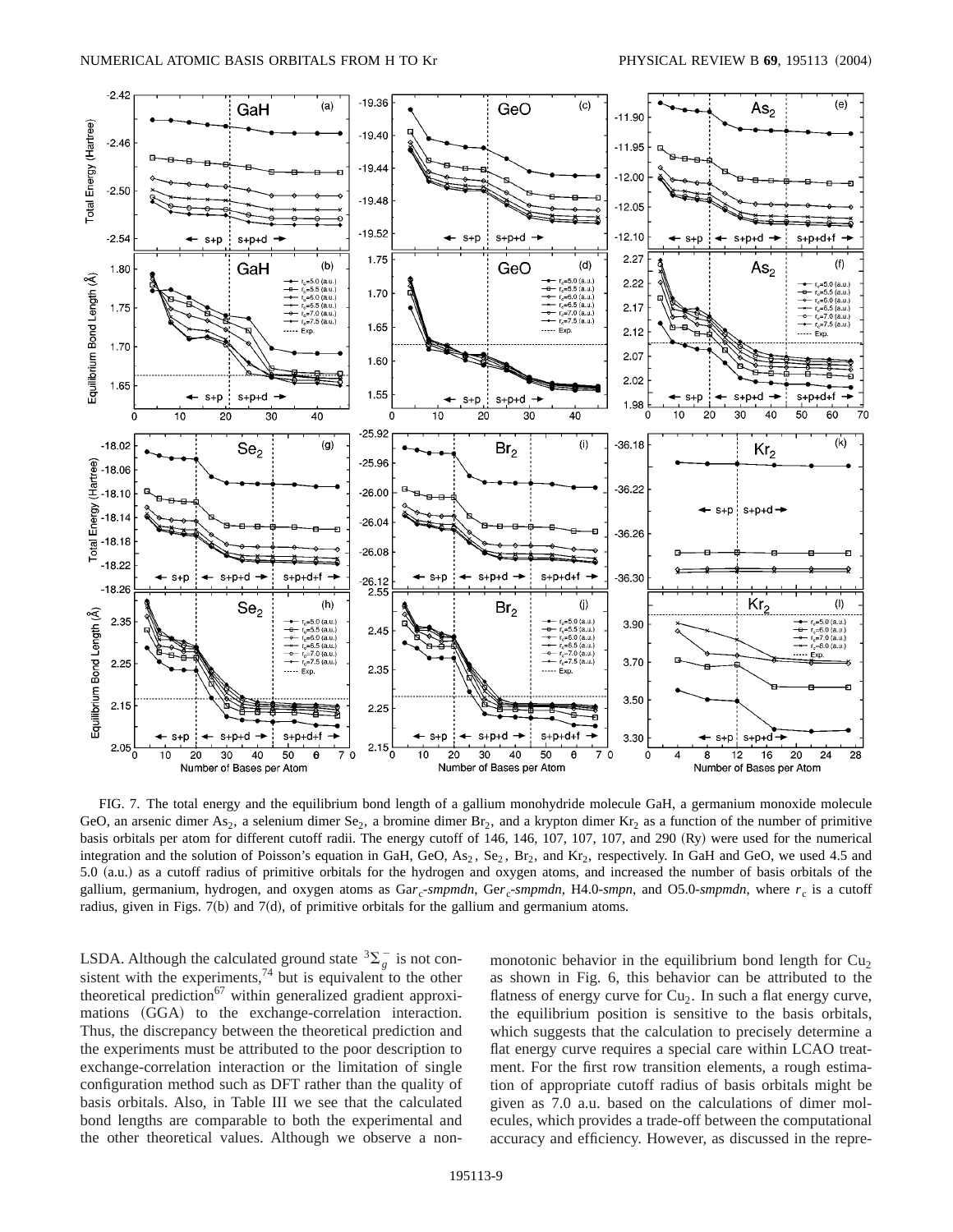TABLE I. The atomic states taken into account in the pseudopotential generations and its cutoff radius (a.u.) defined in the Troullier and Martine scheme.28 For Na, Mg, Al, K, Ca, Sc, Ti, V, Cr, Mn, Fe, Co, Ni, Cu, and Zn, in addition to valence electrons, semicore electrons were included in the pseudopotential generations. Only valence electrons are considered for the other elements. If there are multistates with the same angular momentum in the considered states, the lowest state among the multistates was used as a semilocal part of the pseudopotential with the angular momentum. Thus, the cutoff radius of the upper state is not given in parentheses. The local part is generated by a seventh polynomial so that the deviations between the all electron potential and the pseudopotential in terms of logarithmic derivatives of radial wave functions are minimized as much as possible. The nonlocal parts in the pseudopotentials are factorized by multiple projectors proposed by Blochl.<sup>30</sup>

|                | Cutoff radius (a.u.) |          |          |    |    |
|----------------|----------------------|----------|----------|----|----|
| H              | 1s(0.80)             |          |          |    |    |
| He             | 1s(0.90)             |          |          |    |    |
| Li             | 2s(2.30)             | 2p(1.50) |          |    |    |
| Be             | 2s(1.40)             | 2p(1.20) |          |    |    |
| B              | 2s(1.30)             | 2p(1.30) |          |    |    |
| $\mathcal{C}$  | 2s(1.30)             | 2p(1.20) |          |    |    |
| N              | 2s(0.95)             | 2p(0.95) |          |    |    |
| $\overline{O}$ | 2s(1.00)             | 2p(1.00) |          |    |    |
| F              | 2s(1.40)             | 2p(1.40) |          |    |    |
| Ne             | 2s(1.60)             | 2p(1.60) |          |    |    |
| Na             | 2p(1.60)             | 3s(2.50) | 3p       |    |    |
| Mg             | 2p(1.30)             | 3s(2.50) | 3p       |    |    |
| Al             | 2p(1.70)             | 3s(2.20) | 3p       |    |    |
| Si             | 3s(1.90)             | 3p(2.00) |          |    |    |
| P              | 3s(1.83)             | 3p(1.83) |          |    |    |
| ${\bf S}$      | 3s(1.76)             | 3p(1.76) |          |    |    |
| Cl             | 3s(1.50)             | 3p(1.50) |          |    |    |
| Ar             | 3s(1.20)             | 3p(1.25) |          |    |    |
| K              | 3s(2.00)             | 3p(2.00) | 4s       | 4p |    |
| Ca             | 3s(2.20)             | 3p(2.20) | 3d(2.20) | 4s | 4p |
| Sc             | 3p(1.70)             | 3d(1.70) | 4s(2.80) | 4p |    |
| Ti             | 3p(1.70)             | 3d(1.70) | 4s(2.60) | 4p |    |
| V              | 3p(1.70)             | 3d(1.70) | 4s(2.50) | 4p |    |
| Cr             | 3p(1.70)             | 3d(1.90) | 4s(2.40) | 4p |    |
| Mn             | 3p(1.70)             | 3d(1.90) | 4s(2.50) | 4p |    |
| Fe             | 3p(2.00)             | 3d(2.00) | 4s(2.60) | 4p |    |
| Co             | 3p(1.80)             | 3d(2.00) | 4s(2.50) | 4p |    |
| Ni             | 3p(1.80)             | 3d(1.50) | 4s(2.50) | 4p |    |
| Cu             | 3d(2.00)             | 4s(2.00) | 4p(2.20) |    |    |
| Zn             | 3d(1.80)             | 4s(2.20) | 4p(2.00) |    |    |
| Ga             | 4s(2.00)             | 4p(1.90) |          |    |    |
| Ge             | 4s(2.00)             | 4p(2.00) |          |    |    |
| As             | 4s(2.00)             | 4p(2.00) |          |    |    |
| Se             | 4s(1.84)             | 4p(1.84) |          |    |    |
| Br             | 4s(1.84)             | 4p(1.84) |          |    |    |
| Kr             | 4s(1.90)             | 4p(2.10) |          |    |    |

sentative elements, it should be noted that the appropriate choice of cutoff radius depends on atomic environments and states such as the coordination number and the charge state.

## **C. Alkaline and alkaline earth elements**

Intrinsically, it would be hard to describe KS orbitals of systems consisting of alkaline and alkaline earth elements by using LCAO with short range atomic orbitals. In Fig. 8 shows nodeless pseudoradial wave functions of 4*s* state in K, Fe, and Br atoms, which are generated by the pseudopotential calculations. The comparison definitely reveals that the radial wave function of an alkaline element has a longer tail compared to those of a transition element and a representative element, which might make the use of basis orbitals with a short cutoff radius difficult. Actually, we find in Figs. 2–7 that a large cutoff radius is required for dimer molecules of alkaline elements to achieve a sufficient convergence in the total energy and the equilibrium bond length. At least 9.0, 9.0, and 10.0 a.u. of the cutoff radii are needed for Li, Na, and K atoms, respectively. It should be noted that the requirement of a larger cutoff radius for alkaline elements causes great computational demands in the evaluation of the Hamiltonian matrix elements, since the number of grids in the sphere defined with a cutoff radius  $r_c$  scales as  $O(r_c^3)$ . In contrast, the energy dependency on the number of orbitals is not so large, which represents that the convergence is almost accomplished even if a small number of orbitals are employed. This energy independency with respect to number of orbitals helps us to reduce the computational costs in the application of LCAO to alkaline metal systems in spite of the requirement of a large cutoff radius. For a sodium dimer, we see that the evolution of the equilibrium bond length is flat with respect the number of basis orbitals for 6.0 a.u of the cutoff radius. Within the nonspin polarized calculation the energy curve of Na<sub>2</sub> has the double minimum such as  $K_2$ .<sup>75</sup> So, which of the minima can be stabilized depends on the quality of basis orbitals, although high quality basis orbitals provides the correct minimum. Since 6.0 a.u of the cutoff radius is too short for sodium, the basis orbitals converge a wrong minimum even if the number of basis orbitals increases. This is a reason why the evolution of equilibrium bond length is so flat with respect to the number of basis orbitals for 6.0 a.u of the cutoff radius. For alkaline earth elements, the monoxide molecules were investigated for ease of calculations, since accurate calculations require a considerably larger cutoff energy for the numerical integration and the solution of Poisson's equation due to highly weak binding of the homonuclear diatomic molecules of alkaline earth elements. From Figs. 2–7 we find that the total energies and the equilibrium bond length systematically converge as the cutoff radius and the number of primitive orbitals increase such as representative elements. In these monoxide molecules, 7.0 a.u. of the cutoff radius gives a trade-off between the computational accuracy and efficiency for all the alkaline earth elements. The inclusion of polarization *d* oribtals is essential for the convergence in CaO, while the *d* orbitals do not play an important role in the energy and geometrical convergences of BeO and MgO. This is because the 3*d* state of a calcium atom exists near the valence 4*s* state. Therefore, the 3*d* orbitals of CaO considerably contribute in  $\sigma$  and  $\pi$ KS orbitals. In fact, the LCAO coefficient of the  $d_{xy}$  orbital with a nodeless radial function of the calcium atom is about 0.3 in the occupied  $\pi$  orbital of the monoxide molecule along *x* axis, in which Ca7.0-*s*2*p*2*d*2 and *O*5.0-*s*2*p*2 were used as the basis orbitals. In Table II gives the electronic configurations for the ground state of the alkaline element dimers and the monoxide molecules of alkaline earth ele-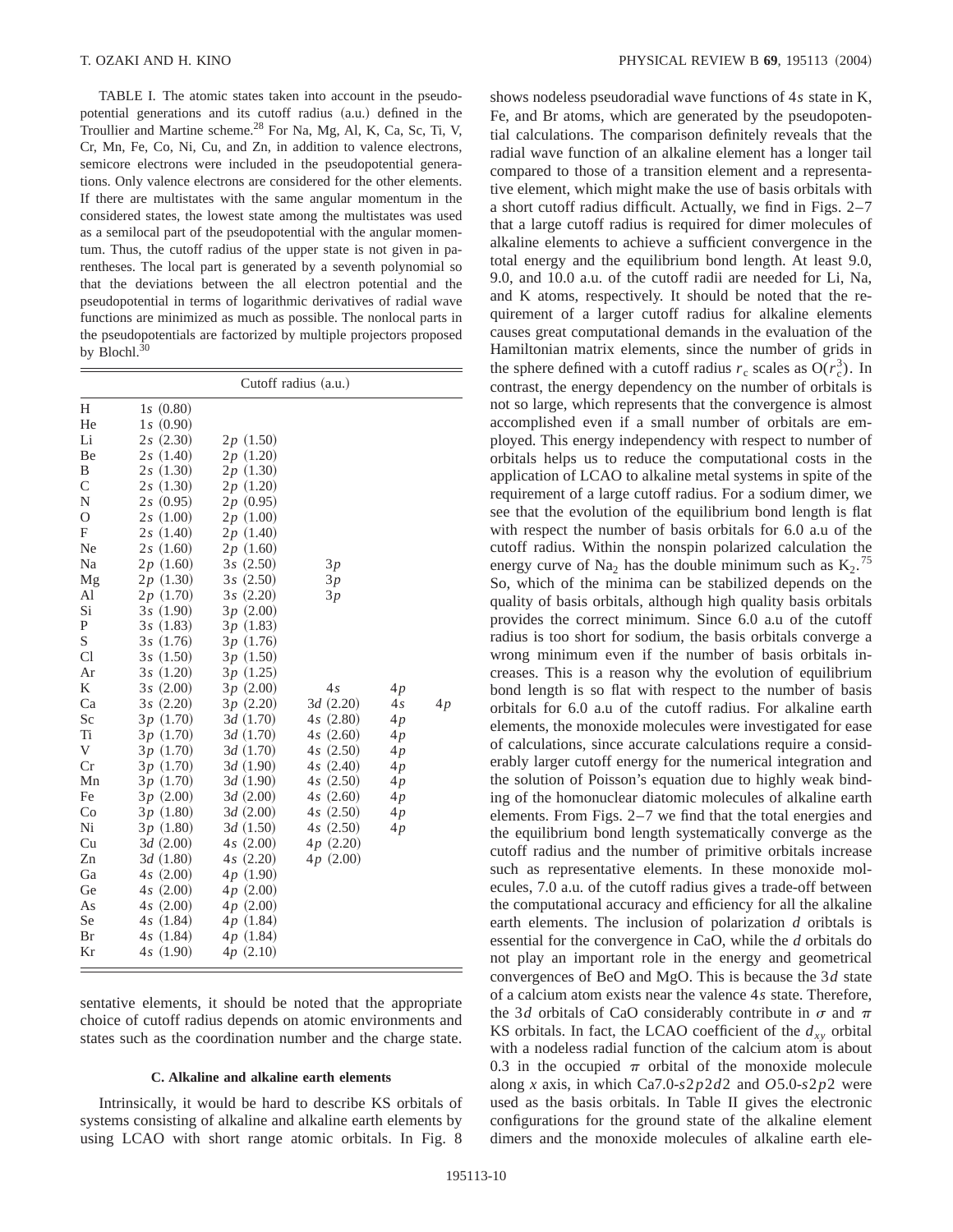TABLE II. The electronic configuration of the ground state predicted by our calculations within LSDA. The calculations were performed using experimental bond lengths, and the spin multiplicity are evaluated from the difference in Mulliken charges of up and down spins. The experimental ground states are also shown for comparison. The basis orbitals we used in these calculations are given in our basis specification in parentheses. For the oxygen and hydrogen atoms in all the monoxides and the monohydrides, O5.0-*s*2*p*2 and H4.5-*s*2 were used, respectively. For the energy cutoff we used the same values as those given in Figs. 2–7. The electronic configurations determined experimentally are taken from the references listed below. For Ni<sub>2</sub>, the experiments<sup>74</sup> suggest the existence of a ground state with  $\Omega = 0_g^+$  or  $0_u^-$ , which would be a mixture of  ${}^{3}\Sigma_{g}^{-}$  and  ${}^{1}\Sigma_{g}^{+}(0_{g}^{-})$  or  ${}^{3}\Sigma_{u}^{+}$  and  ${}^{1}\Sigma_{u}^{-}(0_{u}^{-})$ .

| Calc.<br>Dimer<br>Expt.                                                                                                                                                                                                                                                                                                                         |                                                            |
|-------------------------------------------------------------------------------------------------------------------------------------------------------------------------------------------------------------------------------------------------------------------------------------------------------------------------------------------------|------------------------------------------------------------|
| $\frac{1}{2}$ $\frac{1}{2}$ a<br>$\frac{1}{2}$ $\sum_{g}$<br>$(1s\sigma_o^2)$<br>$H_2$ (H4.5-s2)                                                                                                                                                                                                                                                |                                                            |
| $\frac{g}{+}$ b<br>$1\Sigma$<br>$(1s\sigma_g^2 1s\sigma_u^2)$<br>He <sub>2</sub> (He <sub>7.0-s2)</sub>                                                                                                                                                                                                                                         |                                                            |
| $\frac{g}{+}$ c<br>$\frac{1}{2}$<br>$Li_2$ (Li8.0-s2)<br>$(2s\sigma_{a}^{2})$                                                                                                                                                                                                                                                                   |                                                            |
| d<br>$1\Sigma^+$<br>$(\bar{s}\sigma^2 s\sigma)$<br>BeO (Be $6.0$ -s2p2)<br>$p \pi^4$                                                                                                                                                                                                                                                            |                                                            |
| $3\pi$<br>e<br>$(2s\sigma_a^2 2s\sigma$<br>$^3\Sigma$<br>$B_2$ (B5.5-s2p2)                                                                                                                                                                                                                                                                      |                                                            |
| $\frac{g}{+}$ f<br>$\frac{1}{2}$<br>$C_2$ (C5.0-s2p2)                                                                                                                                                                                                                                                                                           |                                                            |
| f<br>$\frac{1}{2}$<br>$N_2$ (N5.0-s2p2)<br>$(2s\sigma$                                                                                                                                                                                                                                                                                          |                                                            |
| f<br>$\frac{3\Sigma}{1\Sigma}$ s = $\frac{1}{2}$ s = $\frac{1}{2}$ s = $\frac{1}{2}$ s = $\frac{1}{2}$ s = $\frac{1}{2}$ s = $\frac{1}{2}$ s = $\frac{1}{2}$ s = $\frac{1}{2}$ s = $\frac{1}{2}$ s = $\frac{1}{2}$ s = $\frac{1}{2}$ s = $\frac{1}{2}$ s = $\frac{1}{2}$ s = $\frac{1}{2}$ s = $\frac{1}{2$<br>$O_2$ (O5.0-s2p2)<br>$(2p\sigma$ |                                                            |
| f<br>$F_2$ (F5.0-s2p2)                                                                                                                                                                                                                                                                                                                          |                                                            |
| $\frac{g}{+}$ g<br>$\frac{1}{2}$<br>Ne <sub>2</sub> (Ne7.0- $s2p2$ )                                                                                                                                                                                                                                                                            |                                                            |
| $\frac{g}{f}$ f<br>$\frac{1}{2}$<br>$Na2 (Na9.0-s2p2)$                                                                                                                                                                                                                                                                                          |                                                            |
| $\frac{g}{+}$ h<br>$\frac{1}{2}$<br>$MgO$ (Mg7.0-s2p2)<br>$(s\sigma^2 s\sigma)$                                                                                                                                                                                                                                                                 |                                                            |
| ${}^3\Pi_u$ <sup>i</sup><br>Al <sub>2</sub> (Al6.5-s2p2)<br>$(3s\sigma$<br>$3s\sigma$                                                                                                                                                                                                                                                           |                                                            |
| $^3\Pi_\mathrm{u}$<br>Al <sub>2</sub> (Al6.5-s4p4d2)<br>$(3s\sigma$<br>$3s\sigma$                                                                                                                                                                                                                                                               |                                                            |
| – f<br>$\sqrt[3]{2}$<br>${}^3\Pi_u$ (3so<br>$Si_2(Si6.5-s2p2)$<br>$3s\sigma$                                                                                                                                                                                                                                                                    |                                                            |
| $\frac{g}{f}$<br>$3\bar{y}$<br>$\frac{3}{1}$ $\sum_{\pi}$ $\frac{e}{4}$<br>$Si_2$ (Si6.5-s2p2d1)<br>$(3s\sigma_u^2)$<br>$3p\,\pi$                                                                                                                                                                                                               |                                                            |
| f<br>17<br>$^1\Sigma_{\underline{\bf g}}^+$<br>$P_2$ (P6.0-s2p2d1)<br>$(3s\sigma$                                                                                                                                                                                                                                                               |                                                            |
| f<br>$S_2$ (S6.0-s2p2)<br>$(3p\sigma$                                                                                                                                                                                                                                                                                                           |                                                            |
| f<br>$Cl_2$ (Cl6.0-s2p2d2)                                                                                                                                                                                                                                                                                                                      |                                                            |
| $3\sum_{1}^{8}\frac{g}{g}$<br>$1\sum_{1}^{8}\frac{g}{g}$<br>$\frac{g}{+}$ j<br>$\frac{1}{2}$<br>$Ar_2$ (Ar7.0-s2p2)                                                                                                                                                                                                                             |                                                            |
| $\frac{g}{+}$ $f$<br>$\frac{1}{2}$<br>$(3p\pi_{g}^{4}3p\sigma_{u}^{2})$<br>$K_2$ (K10.0-s2p2)                                                                                                                                                                                                                                                   |                                                            |
| $\frac{g}{+}$ k<br>$1\Sigma$<br>$(s\sigma^2 s\sigma^2 p\pi$<br>CaO $(Ca7.0-s2p2d2)$                                                                                                                                                                                                                                                             |                                                            |
| $2\Sigma + 1$<br>$2\Sigma^+$<br>$(d\pi^4s\sigma^2s\sigma^1)$<br>ScO $(Sc7.0-s2p2d2)$                                                                                                                                                                                                                                                            |                                                            |
| m<br>$3\Delta$<br>$(4s\sigma_o^2 3d\sigma_o^1)$<br>$\sqrt[3]{\Delta_g}$<br>$.3d\pi$<br>$Ti_2$ (Ti7.0-s2p2d2)                                                                                                                                                                                                                                    | $3d\delta_a^{\rm I}$                                       |
| $\stackrel{g}{=}$ n<br>$\sqrt[3]{2}$<br>$\frac{1}{2}$<br>$\frac{2}{a}$ 3d $\pi$<br>$V_2$ (V7.5-s2p2d2)                                                                                                                                                                                                                                          |                                                            |
| $\stackrel{g}{=}$ n<br>$\sqrt[3]{2}$<br>$V_2$ (V7.5-s4p4d4f2)                                                                                                                                                                                                                                                                                   |                                                            |
| $(4s\sigma_g^23d\sigma_g^23d\pi$<br>$(4s\sigma^23d\sigma^23d\pi)$<br>$rac{g}{+}$ 0<br>$\frac{1}{2}$<br>$\begin{array}{c}\n a_1 \Delta d \delta \\ a_2 \Delta d \sigma_g^2 3 d \pi_4^4 3 d \delta \\ (d \sigma^1 d \pi^4 d \delta^2\n\end{array}$<br>$Cr_2$ (Cr7.0-s2p2d2)<br>$(4s\sigma$                                                        |                                                            |
| $\stackrel{\textstyle \sim}{\phantom{}_{\textstyle \sim}} g_+$ p<br>MnO $(Mn7.0-s2p2d2)$                                                                                                                                                                                                                                                        |                                                            |
| ${}^7\Delta_u$ q<br>$\int \Delta_u (4s \sigma_g^2 3 d\sigma)$<br>Fe <sub>2</sub> (Fe7.0-s2p2d2)                                                                                                                                                                                                                                                 | $3d\delta_o^33d\delta_u^2$                                 |
| ${}^5\Delta_g$ (4s $\sigma_g^2$ 3do<br>$Co_2$ (Co7.0-s2p2d2)<br>$3d\,\pi$                                                                                                                                                                                                                                                                       | $\partial_{\rho}^{2}3d\delta_{\rho}^{4}3d\delta_{\mu}^{3}$ |
| $\Omega$ r<br>$\sqrt[3]{2}$<br>$(4s\sigma_{\varrho}^2 3d\sigma)$<br>$3d\pi_a^2$<br>$Ni2 (Ni7.0-s2p2d2)$                                                                                                                                                                                                                                         | $3d\delta_{\varphi}^43d\delta_{\vartheta}^4$               |
| $\frac{3\Sigma_{g}^{0}}{1\Sigma_{g}^{0}}$<br>$\frac{1}{2}$ $\frac{1}{2}$ s<br>$3d\sigma_u^23d\pi_u^43d\pi_g^43d\delta_e^43d\delta_u^4)$<br>$(4s\sigma_{\varrho}^2)$<br>$3d\sigma$<br>$Cu2$ (Cu7.0-s2p2d2)                                                                                                                                       |                                                            |
| $\frac{g}{+}$ t<br>$2\Sigma$<br>$(s\sigma^2 s\sigma^{*1} d\sigma^2 d\pi^4 d\delta^4)$<br>ZnH $(Zn7.0-s2p2d2)$                                                                                                                                                                                                                                   |                                                            |
| $\stackrel{g}{+}$ u<br>$\frac{1}{2}$<br>$1\Sigma^+$ (so <sup>2</sup> so <sup>*2</sup> )<br>GaH $(Ga7.0-s2p2)$                                                                                                                                                                                                                                   |                                                            |
| $1\overline{y}$<br>$+$ f<br>$1\overline{\Sigma}$ <sup>+</sup><br>$(s s \sigma^2 s p \sigma^2 p p \pi^4 p p \sigma^2)$<br>GeO $(Ge7.0-s2p2)$                                                                                                                                                                                                     |                                                            |
| $+ f$<br>$1\overline{v}$<br>$^{1}\Sigma_{g}^{+}$<br>$(4s\sigma_g^2 4s\sigma_u^2 4p\sigma_g^2 4p\pi_u^4)$<br>As <sub>2</sub> (As7.0-s2p2d1)                                                                                                                                                                                                      |                                                            |
| $\stackrel{g}{-}$ $_{\rm f}$<br>$\sqrt[3]{2}$<br>$\sqrt[3]{2}$<br>$Se_2$ (Se7.0-s2p2d1)                                                                                                                                                                                                                                                         |                                                            |
| $(4s\sigma_g^2 4s\sigma_u^2 4p\sigma_g^2 4p\pi_u^4 4p\pi_g^2)$<br>( $4s\sigma_g^2 4s\sigma_u^2 4p\sigma_g^2 4p\pi_u^4 4p\pi_g^2)$<br>g.<br>f<br>$\frac{1}{2}$<br>$Br_2$ (Br7.0-s2p2d1)                                                                                                                                                          |                                                            |
| $\frac{g}{4}$<br>$\frac{1}{2}$<br>$(4s\sigma_g^24s\sigma_u^24p\sigma_g^24p\sigma_u^24p\pi_u^44p\pi_g^4)$<br>$\mathbf v$<br>$^{1}\Sigma_{g}^{+}$<br>$Kr_2$ (Kr7.0-s2p2)                                                                                                                                                                          |                                                            |
| <sup>1</sup> Reference 44.<br><sup>a</sup> Reference 34.                                                                                                                                                                                                                                                                                        |                                                            |
| <sup>b</sup> Reference 35.<br><sup>m</sup> Reference 53.                                                                                                                                                                                                                                                                                        |                                                            |
| <sup>c</sup> Reference 36.<br><sup>n</sup> Reference 73.                                                                                                                                                                                                                                                                                        |                                                            |
| <sup>d</sup> Reference 37.<br><sup>o</sup> Reference 45.                                                                                                                                                                                                                                                                                        |                                                            |
| <sup>e</sup> Reference 38.<br><sup>P</sup> Reference 46.                                                                                                                                                                                                                                                                                        |                                                            |
| <sup>f</sup> Reference 51.<br><sup>q</sup> Reference 47.                                                                                                                                                                                                                                                                                        |                                                            |
| <sup>g</sup> Reference 39.<br><sup>r</sup> Reference 74.                                                                                                                                                                                                                                                                                        |                                                            |
| hReference 40.<br><sup>s</sup> Reference 48.                                                                                                                                                                                                                                                                                                    |                                                            |
| <sup>1</sup> Reference 41.<br><sup>t</sup> Reference 49.                                                                                                                                                                                                                                                                                        |                                                            |
| <sup>J</sup> Reference 42.<br>"Reference 50.                                                                                                                                                                                                                                                                                                    |                                                            |

k Reference 43.

195113-11

v Reference 52.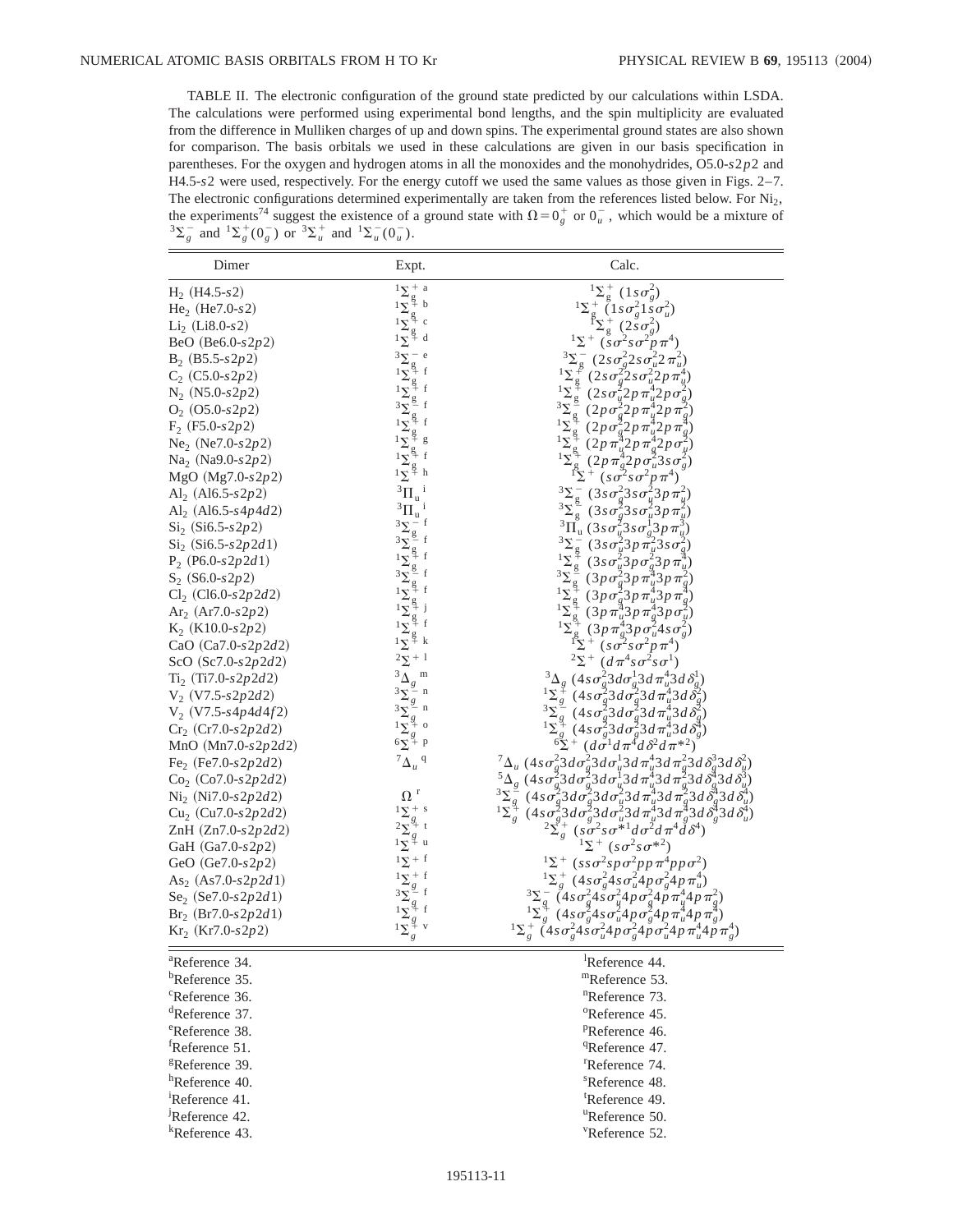TABLE III. The calculated equilibrium bond lengths which are calculated using the orbitals with the largest cutoff radius and the greatest number of orbitals for each dimer in Figs. 2–7. The experimental bond lengths and the other theoretical values are also shown for comparison, which are taken from the references listed below. For a substantial comparison between our calculations and the other theoretical results, the other calculations based on pseudopotentials and LSDA are listed. In case of the lack of calculations at the same level, computational results performed with the other context are listed, of which method is denoted in parentheses in this caption.

|                                    | Expt.                                      | Present        | Other                         |
|------------------------------------|--------------------------------------------|----------------|-------------------------------|
| H <sub>2</sub>                     | $0.741$ <sup>a</sup>                       | 0.768          | $0.766^{b}$                   |
| He <sub>2</sub>                    | 2.97 <sup>c</sup>                          | 2.417          | $2.397$ <sup>d</sup>          |
| Li <sub>2</sub>                    | $2.673$ <sup>a</sup>                       | 2.748          | 2.699 <sup>b</sup>            |
| <b>BeO</b>                         | $1.331$ <sup>a</sup>                       | 1.339          | 1.319 e                       |
| $B_2$                              | 1.590 <sup>a</sup>                         | 1.603          |                               |
| $C_2$                              | $1.243$ <sup>a</sup>                       | 1.255          | $1.249$ <sup>f</sup>          |
| $N_2$                              | $1.098$ <sup>a</sup>                       | 1.104          | 1.094 <sup>b</sup>            |
| O <sub>2</sub>                     | 1.208 <sup>a</sup>                         | 1.201          | 1.197 <sup>g</sup>            |
| F <sub>2</sub>                     | 1.412 <sup>a</sup>                         | 1.435          | 1.388 <sup>b</sup>            |
| Ne <sub>2</sub>                    | 3.09 <sup>c</sup>                          | 2.692          | $2.641$ <sup>d</sup>          |
| Na <sub>2</sub>                    | $3.079$ <sup>a</sup>                       | 3.140          | 3.048 <sup>b</sup>            |
| MgO                                | $1.749$ <sup>a</sup>                       | 1.770          | 1.76 <sup>h</sup>             |
| $\mathrm{Al}_2$                    | $2.650^{\text{ i}}$                        | 2.710          | $2.73^{j}$                    |
| Si <sub>2</sub>                    | 2.246 <sup>a</sup>                         | 2.281          | 2.280 <sup>k</sup>            |
| $P_2$                              | $1.893$ <sup>a</sup>                       | 1.926          | 1.877 h                       |
| $S_2$                              | 1.889 <sup>a</sup>                         | 1.936          | 1.942 <sup>1</sup>            |
| Cl <sub>2</sub>                    | $1.987$ <sup>a</sup>                       | 1.946          | $1.971h{~}$                   |
| Ar <sub>2</sub>                    | $3.76$ $\degree$                           | 3.425          | 3.42 <sup>d</sup>             |
| $K_2$                              | $3.905$ <sup>a</sup>                       | 3.620          | 3.670 <sup>b</sup>            |
| CaO                                | $1.822$ <sup>a</sup>                       | 1.768          | 1.79 <sup>h</sup>             |
| ScO                                | $1.668$ $^{\rm a}$                         | 1.719          | 1.649 <sup>b</sup>            |
| Ti <sub>2</sub>                    | $1.942 \text{ m}$                          | 1.957          | $\qquad \qquad -$             |
| $V_2$                              | $1.77$ $^{\rm n}$                          | 1.801          | $1.802$ $^{\rm o}$            |
| Cr <sub>2</sub>                    | 1.679P                                     | 1.643          | 1.632 <sup>q</sup>            |
| MnO                                | $1.648$ <sup>r</sup>                       | 1.673          | 1.585 <sup>b</sup>            |
| Fe <sub>2</sub>                    | 2.02 <sup>s</sup>                          | 2.076          | $1.963$ <sup>t</sup>          |
| Co <sub>2</sub>                    | $\overline{\phantom{a}}$                   | 2.033          | $1.93$ $^{\rm u}$             |
| Ni <sub>2</sub>                    | 2.155 <sup>v</sup>                         | 2.074          | 2.037 w                       |
| Cu <sub>2</sub>                    | 2.220 <sup>a</sup>                         | 2.249          | 2.170 w                       |
| ZnH                                | $1.595$ <sup>a</sup>                       | 1.574          | 1.593 <sup>b</sup>            |
| GaH                                | 1.663 <sup>a</sup>                         | 1.650          | 1.681hb<br>1.593 <sup>b</sup> |
| GeO                                | $1.625$ <sup>a</sup><br>2.103 <sup>a</sup> | 1.563          | 2.070 <sup>b</sup>            |
| As <sub>2</sub>                    | 2.166 <sup>a</sup>                         | 2.066          | $2.164^{b}$                   |
| Se <sub>2</sub><br>Br <sub>2</sub> | $2.281$ <sup>a</sup>                       | 2.150<br>2.257 | 2.273 <sup>b</sup>            |
| Kr <sub>2</sub>                    | $3.951$ $^{\circ}$                         | 3.705          | $3.715$ <sup>d</sup>          |
|                                    |                                            |                |                               |
| <sup>a</sup> Reference 51.         | <sup>n</sup> Reference 55.                 |                |                               |
| <sup>b</sup> Reference 60.         | <sup>o</sup> Reference 66                  |                |                               |
| <sup>c</sup> Reference 52.         | (PW86-P86).                                |                |                               |
| <sup>d</sup> Reference 76.         | <sup>P</sup> Reference 56.                 |                |                               |
| <sup>e</sup> Reference 61          | <sup>q</sup> Reference 67                  |                |                               |
| (B3LYP).                           | $(PW91)$ .                                 |                |                               |
| <sup>f</sup> Reference 62          | <sup>r</sup> Reference 57.                 |                |                               |
| $(APW)$ .                          | <sup>s</sup> Reference 58.                 |                |                               |
|                                    |                                            |                |                               |
| <sup>g</sup> Reference 21.         | <sup>t</sup> Reference 69.                 |                |                               |
| <sup>h</sup> Reference 63.         | <sup>u</sup> Reference 70.                 |                |                               |
| <sup>1</sup> Reference 54.         | <sup>v</sup> Reference 59.                 |                |                               |
| <sup>J</sup> Reference 72.         | <sup>w</sup> Reference 71.                 |                |                               |
| <sup>k</sup> Reference 64.         |                                            |                |                               |
| <sup>1</sup> Reference 65          |                                            |                |                               |

 $(RIYP)$ . mReference 53.



FIG. 8. The pseudoradial wave functions of 4*s* orbital in potassium, iron, and bromine atoms, which are generated by the TM scheme. For ease of comparison, the 3*s* semicore state of potassium atom was excluded in the pseudopotential generation to make the 4*s* orbital nodeless, while the 3*s* semicore state was considered in Table I. For iron and bromine atoms, the pseudowave functions were calculated under the same conditions as shown in Table I.

ments. The calculated electronic configurations for the ground state are wholly consistent with those determined experimentally. Also, we find in Table III that the calculated equilibrium bond lengths are comparable to both the experimental and the other theoretical values for the alkaline element dimers and the monoxide molecules of alkaline earth elements. These results support that our primitive basis orbitals give a complete basis set even for the alkaline and alkaline earth elements, while the cutoff radius required for the convergence is larger than those of representative and transition elements.

#### **D. Rare-gas elements**

It has been reported that local-density approximation (LDA) and GGA fail to predict the equilibrium bond lengths and the dissociation energies of dimer molecules consisting of rare-gas elements weakly binding by Van der Waals interactions.76 However, our attention in this study is to know the convergence properties with respect to basis orbitals. Therefore, we investigated homonuclear diatomic molecules of rare-gas elements, He, Ne, Ar, and Kr within LDA, and compared the calculated equilibrium bond lengths with the other theoretical values calculated by LDA. The dissociation energies of the rare-gas dimers are significantly small unlike dimers of representative and transition elements. Therefore, we had to use higher cutoff energies, which are 262, 343, 290, and 290 (Ry) for  $He_2$ , Ne<sub>2</sub>, Ar<sub>2</sub>, and Kr<sub>2</sub>, for the numerical integration and the Poisson's equation so that the computations are not buried in numerical errors. It seems that the convergence in the total energy of rare-gas dimers depends on only the cutoff radius of primitive orbitals. For all the rare-gas dimers 7.0 a.u. of the cutoff radius are enough to accomplish a sufficient convergence. On the other hand, the calculated equilibrium bond lengths have a dependency on the number of orbitals, especially in  $Ar_2$  and  $Kr_2$ , however, the double valence with single polarization orbitals provide almost convergence results even for  $Ar_2$  and  $Kr_2$ . In Table III we see that the calculated equilibrium bond lengths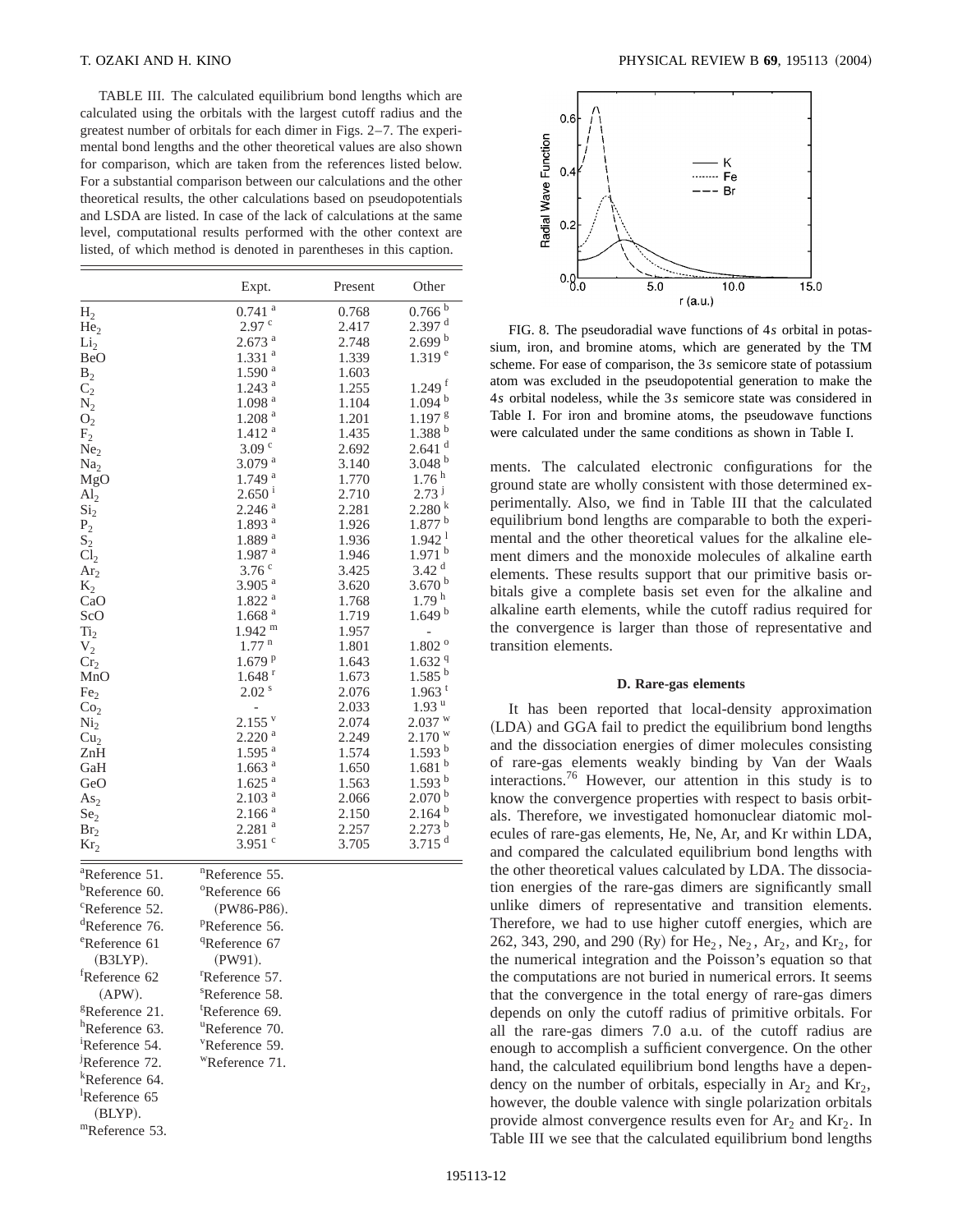are comparable to the other theoretical values calculated by all electron calculations within LDA. In addition, the calculated electronic configurations for the ground states are consistent with those reported experimentally. Thus, our primitive orbitals could be a systematic basis set for rare-gas dimers as well as representative, transition, and alkaline and alkaline earth elements, while the Van der Waals interactions in the rare-gas dimers are not correctly taken into account in LDA calculations.

#### **E. Bulks**

For selected bulk systems, we investigated the convergence properties of total energy, lattice constant, bulk modulus, and magnetic moment with respect to basis orbitals as shown in Fig. 9. The bulk modulus was calculated by a leastsquare fitting of the total-energy curve to Murnaghan's equation of state.<sup>77</sup> The magnetic moment in the bcc iron are evaluated from the difference in Mulliken charges of up and down spins. In the graphite carbon, the lattice constant of only the *ab* plane was varied with a lattice constant of the *c* axis fixed at the experimental value. For all bulk systems the same systematic convergence as that for dimer molecules is achieved as the cutoff radius and the number of primitive orbitals increase. When the shorter cutoff radius of primitive orbitals was used, the calculated lattice constant (bulk modulus) tends to be shorter (greater) than the experimental values. As the cutoff radius increases, these calculated values converge at experimental values within an error of a few percentages. For carbon in the diamond and graphite, 4.0 and 4.5 a.u. of the cutoff radius might be regarded as a tradeoff between the computational accuracy and efficiency, respectively. The comparison in an appropriate cutoff radius for various systems suggests that the coordination number of each atom is an important factor which determines an adequate value of the cutoff radius. Our rough estimations of an appropriate cutoff radius are 5.0, 4.5, and 4.0 a.u. for the carbon dimer  $C_2$ , the graphite carbon, and the diamond carbon of which the coordination numbers are one, three, and four. Thus, an appropriate cutoff radius could be in inverse proportion to the coordination numbers. This observation is also confirmed in a comparison of the convergence with respect to a cutoff radius for iron, an iron dimer  $Fe<sub>2</sub>$  and the bcc iron. In the bcc iron, we can obtain almost convergent results using 4.5 a.u. of the cutoff radius, while 7.0 a.u. is needed to obtain the convergence in  $Fe<sub>2</sub>$ .

Here, it must be stressed that the calculation of the bcc iron illustrates a limitation in applicability of LCAO method. We found that it was difficult to perform reliable calculations of the bcc iron using Fe4.5-*s*3*p*3*d*3 or more. In particular, we were unable to perform meaningful calculations due to numerical errors for the bcc iron with a shorter lattice parameter. The problem comes from the overcompleteness of basis orbitals. In the bcc iron with a shorter lattice parameter and the use of a longer cutoff radius of basis orbitals, eigenvalues of the overlap matrix can be negative, which means that the basis orbitals are not linearly independent. A remedy in this case is to reduce matrices by removing eigenvectors corresponding to the negative eigenvalues. However, the eigenvalues of the overlap matrix in bulk systems distribute continuously as a function of energy, thus, many ill-conditioned eigenvalues, which are positive but almost zero, appear in the eigenvalue spectrum. The division by the ill-conditioned eigenvalues brings about the numerical instability we met. If basis orbitals with a larger cutoff radius is used for a dense system with atoms of large coordination numbers, a small number of optimized orbitals should be used to avoid the numerical instabilities.

# **IV. VARIATIONAL OPTIMIZATION**

In this section, we present a simple and practical method for variationally optimizing numerical basis orbitals of each atom located on different environments in a given system.<sup>17</sup> Starting from the primitive basis orbitals discussed in the Sec. II, the shape of radial wave functions of each atom are variationally optimized within a given cutoff radius so that the total energy is minimized based on the force theorem. The orbital optimization scheme promises us to reduce the computational cost, while keeping a high degree of accuracy. Although the primitive radial wave function  $R'_{\text{ipl}}$ , the eigenstate of atomic KS equation with a confinement potential, was used as radial basis orbital *Ripl* of the KS orbital in a form of LCAO in Sec. II, here, we reconsider a different expression for  $R_{ipl}$  and thus  $\phi_{i\alpha}$ . To give a variational degree of freedom of  $\phi_{i\alpha}$ , we furthermore expand  $\phi_{i\alpha}$  using primitive orbitals  $\chi_{i\eta}(\equiv Y_{lm}R'_{iql})$  as follows:

$$
\phi_{i\alpha}(\mathbf{r}) = \sum_{q} a_{iplmq} Y_{lm} R'_{iql} = \sum_{q} a_{i\alpha q} \chi_{i\eta}(\mathbf{r}), \qquad (3)
$$

where  $\eta \equiv (q/m)$ , in which the indices *l* and *m* denote the same as those of the index  $\alpha$ . Note that a primitive radial wave function  $R'_{iql}$  is independent on *m*, and that the coefficients  $a_{i\alpha q}$  are independent variables on the eigenstate  $\mu$ , but could depend on a magnetic quantum number *m*. Therefore, we prefer the expression  $(3)$ , which is expanded by a linear combination of  $\chi_{in}$ , rather than a expansion by the primitive radial function  $R'_{ipl}$  itself. The expression (3) is similar to a contraction used in quantum chemistry based on Gaussian orbitals, in which basis orbitals are expanded by a linear combination of several Gaussian orbitals. Therefore, the basis orbital by the expression Eq.  $(3)$  will be referred to as contracted orbital or optimized orbital. For the later discussion, we moreover extend the abbreviation introduced in Sec. II to the contracted orbital by Eq.  $(3)$  as C4.5-*s*62\**p*62, where C indicates the atomic symbol, 4.5 is the cutoff radius  $r_c$  (a.u.) used in the generation as well as discussed in Sec. II, *s*62 means that two optimized orbitals are constructed from six primitive orbitals for the *s* orbital, and the symbol \* signifies the restricted optimization that the radial wave function *R* is independent on the index *m*, while *R* can differently vary for the index  $m$  in the unrestricted optimization (nonsymbol). In case of *snn* such as *s*66, corresponding to no optimization, *snn* can be simplified as *sn*, which is equivalent to the abbreviation introduced in Sec. II.

The contraction coefficients  $a_{i\alpha q}$  can be easily optimized by the two-step optimization scheme. The details of the two-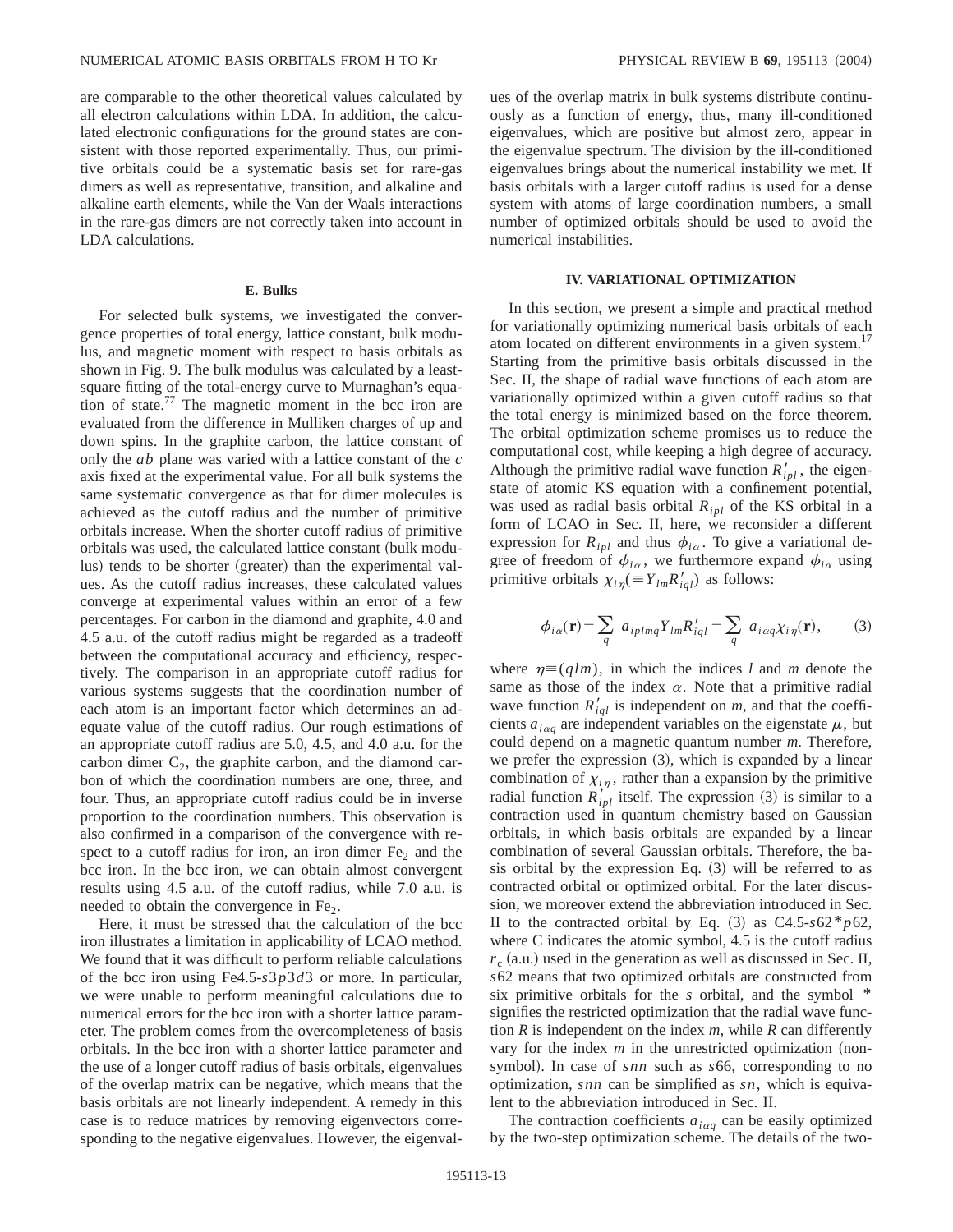

FIG. 9. The total energy, equilibrium lattice constant, bulk modulus, and magnetic moment of carbon and silicon in the diamond, gallium arsenide in the zinc blend, carbon in the graphite, and the bcc iron as a function of the number of primitive basis orbitals per atom for different cutoff radii, in which the energy cutoff of 168, 120, 120, 156, and 170  $(Ry)$  were used for the numerical integration and the solution of Poisson's equation, respectively. The bulk modulus was calculated by a least square fitting of the total energy curve to Murnaghan's equation of state. The magnetic moment in the bcc iron are evaluated from the difference in Mulliken charges of up and down spins. In the graphite carbon, the lattice constant of only the *ab* plane was varied with a lattice constant of the *c* axis fixed at the experimental value. The lack of datum calculated using Fe4.5- $s3p3d3$  or more in Figs.  $9(1)-9(0)$  is due to the overcompleteness of basis orbitals as discussed in context.

step optimization scheme has been already described in elsewhere. $17$  In this two-step optimization scheme, the atomic orbitals are optimized variationally in the same twostep procedure as that of the geometry optimization in terms of *ai*a*<sup>q</sup>* instead of atomic positions. The radial parts of basis orbitals in each atom located on different environment are automatically varied so that the total energy is minimized, which is a quite important advantage of our scheme com-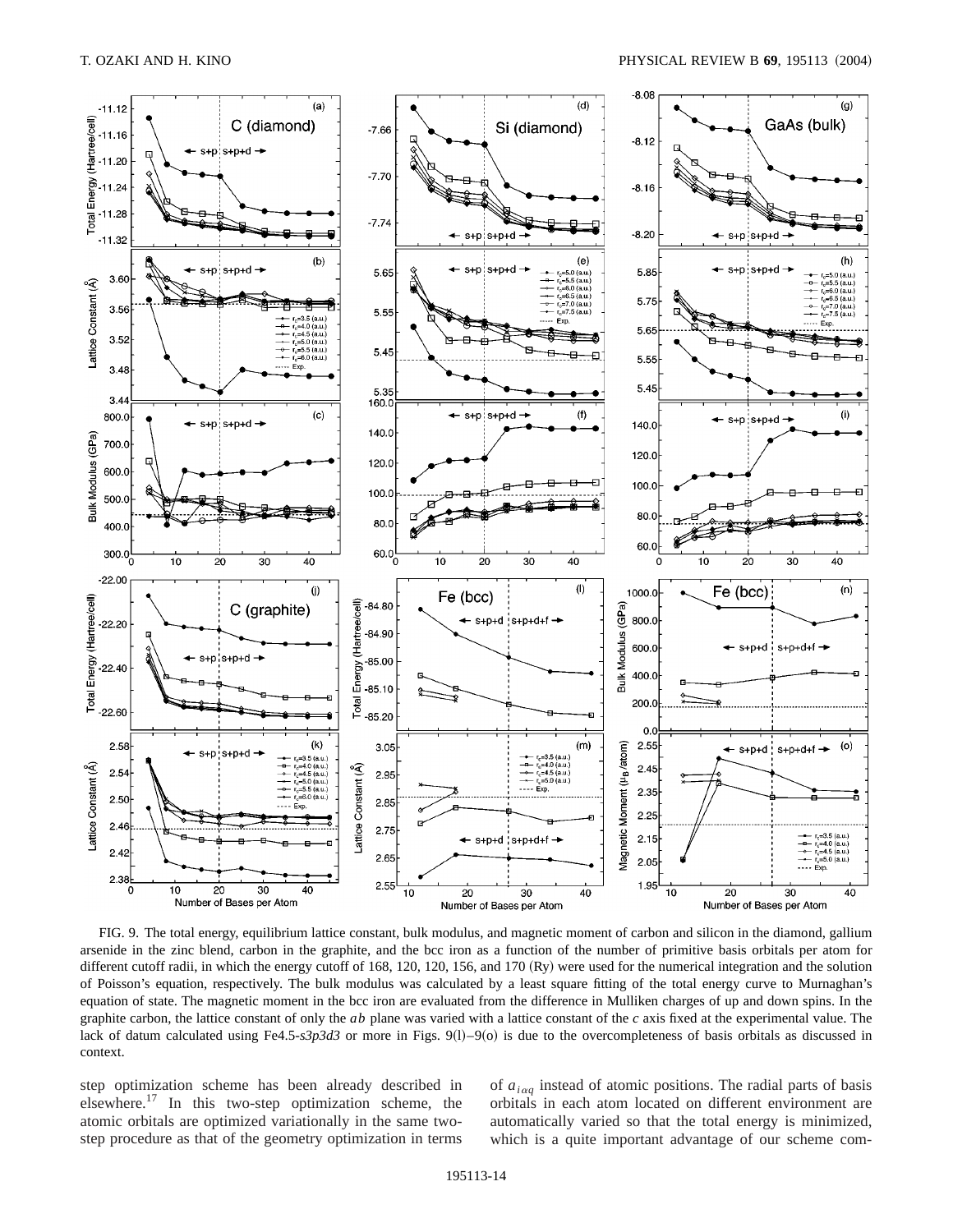

FIG. 10. The total energy for a carbon dimer  $C_2$ , a methane molecule CH<sub>4</sub>, carbon and silicon in the diamond structure, an ethane molecule  $C_2H_6$ , and a hexafluoro ethane molecule  $C_2F_6$  as a function of the number of primitive and optimized orbitals. The total energy and the number of orbitals are defined as those per atom for  $C_2$ , carbon and silicon in the diamond, and as those per molecule for  $CH_4$ ,  $C_2H_6$ , and  $C_2F_6$ . The energy cutoff of 113, 113, 222, 120, 120, and 120 (Ry) were used for the numerical integration in  $C_2$ , CH<sub>4</sub>, carbon and silicon in the diamond structure,  $C_2H_6$ , and  $C_2F_6$ , respectively. The two step convergence of  $C_2$  is due to the inclusion of polarization *d* orbitals, where the basis specification was C4.5-*smpmdn* and C4.5-*s*6*mp*6*md*6*n* for the primitive and optimized orbitals, respectively. In the other system, only the valence *s* and *p* orbitals were used, where the basis specifications are as follows: in CH<sub>4</sub> H4.0-*sm*, C4.5-*smpm*, and H4.0*s*6*m*, C4.5-*s*6*mp*6*m* for the primitive and optimized orbitals, respectively, in carbon in the diamond C4.5-*smpm* and C4.5-*s*5*mp*5*m* for the primitive and optimized orbitals, respectively, in silicon in the diamond Si6.5-*smpm* and Si6.5-*s*5*mp*5*m* for the primitive and optimized orbitals, respectively, in C2H6 H4.5-*sm*, C5.0-*smpm*, and H4.5-*s*5*m*, C5.0-*s*6*mp*6*m* for the primitive and optimized orbitals, respectively, in C2F6 C5.0-*smpm*, F5.0-*smpm*, and C5.0-*s*5*mp*5*m*, C5.0-*s*5*mp*5*m* for the primitive and optimized orbitals, respectively.

pared to the other optimization method.<sup>12,13</sup> In the later part of this section, we demonstrate capability of our method based on numerical results. Figure 10 shows the convergence properties of total energies for a carbon dimer  $C_2$ , a methane molecule CH4, carbon and silicon in the diamond structure, an ethane molecule, and a hexafluoro ethane molecule as a function of the number of primitive and optimized orbitals. The orbital optimization was done by ten iterative steps according to Eq.  $(6)$  in Ref. 17, in which each step includes ten self-consistent-field results (SCF) loops on the average. We see that the unoptimized orbitals provide systematic convergent results for not only molecules, but also bulk systems as the number of orbitals increase as discussed in Sec. II. Moreover, remarkable convergent results are obtained using the optimized orbitals for all systems. The small set of optimized orbitals rapidly converge to the total energies calculated by a larger number of the primitive orbitals, which implies that the computational effort can be reduced significantly with a high degree of accuracy. Only the restricted contraction was investigated in this study, since we found in the previous study that the unrestricted optimization is not effective to minimize the total energy. $17$  Also, the restricted optimization guarantees the rotational invariance of the total energy.

Therefore, our study was limited within the restricted optimization. In Fig. 11 the radial parts of the minimal orbitals obtained by the restricted optimization for  $C_2H_6$  and  $C_2F_6$ are shown with those of the lowest primitive orbitals of a carbon atom for comparison. It is observed that the tails of both the optimized *s* and *p* orbitals shrink compared to the primitive orbitals in  $C_2H_6$  and  $C_2F_6$ . In addition, we find that the *p* orbitals of the carbon atom in  $C_2F_6$  more shorten than that of  $C_2H_6$ . The considerable shortening tail of the *p* orbital is related to change in the effective charge of carbon atom. Decomposed Mulliken populations of the carbon atom are 1.05 and 2.67 in  $C_2H_6$ , and 0.86 and 2.00 in  $C_2F_6$  for *s* and *p* orbitals, respectively. So, we see that the deviation for the *p* orbital is larger than that for the *s* orbital in a comparison of the decomposed Mulliken population. Therefore, the large shortening tail of  $p$  orbital in  $C_2F_6$  is due to increase of effective core potential for *p* electrons. The comparison between  $C_2H_6$  and  $C_2F_6$  clearly reveals that the shape of the basis orbital can automatically vary within the cutoff radius in order to respond to the change of the environment of each atom, while minimizing the total energy.

Finally, as illustrations of the orbital optimization, we demonstrate two examples: the geometry optimization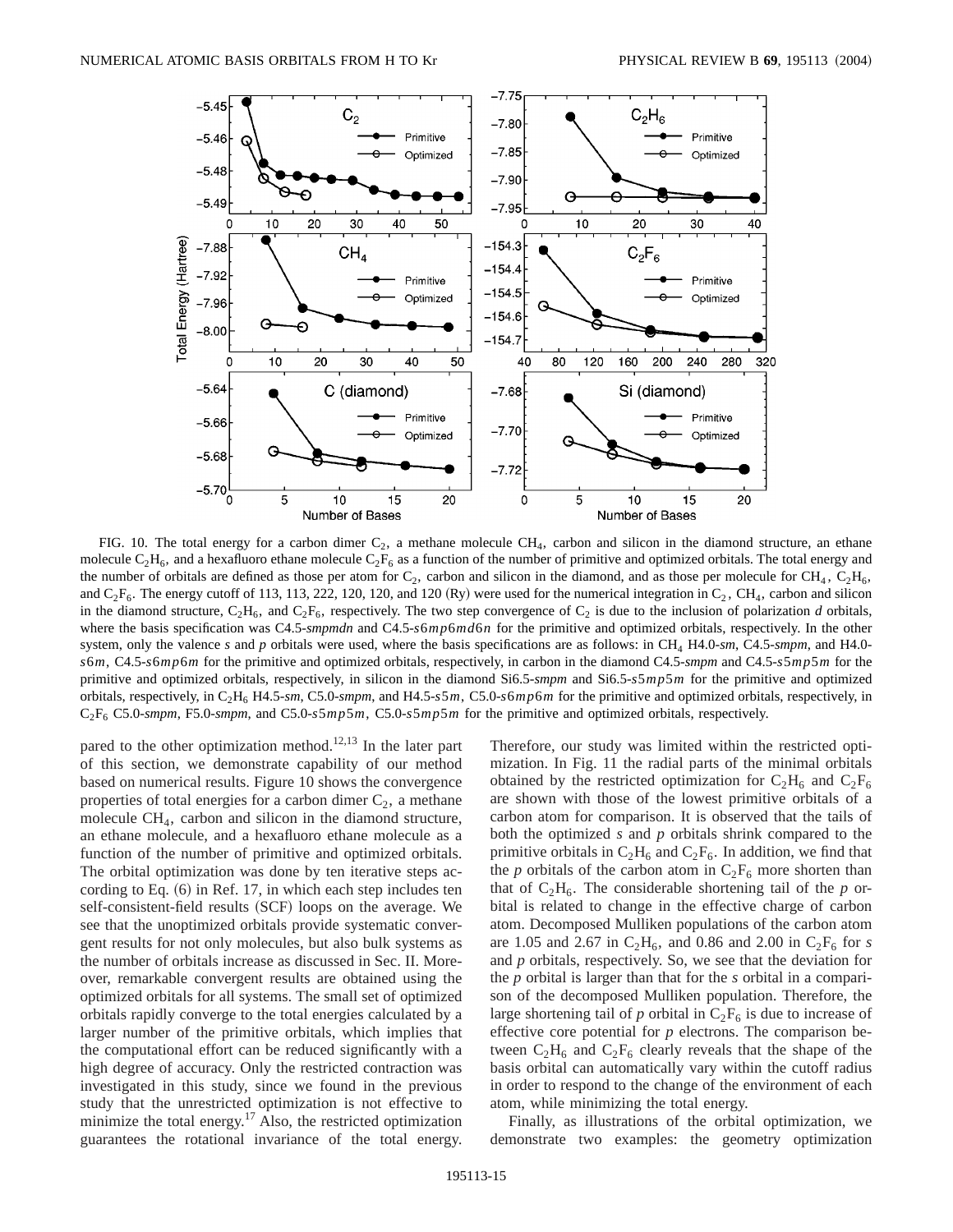

FIG. 11. The radial wave function of the minimal orbitals of the carbon atom obtained by the restricted orbital optimization for an ethane molecule  $C_2H_6$  and a hexafluoro ethane molecule  $C_2F_6$ , and the lowest primitive orbitals of a carbon atom. The optimization was done in the same conditions as those in Fig. 10.

coupled with the orbital optimization of a  $C_{60}$  molecule and the preorbital optimization for a set of amino acid residues.

First, we performed the geometry optimization with the orbital optimization as a preconditioning for a  $C_{60}$  molecule. Before doing the geometry optimization, the orbital optimization was performed by ten iterative steps, which includes ten SCF loops per step on the average. Then, the geometry optimization was done using the optimized orbitals by fifty steepest descent (SD) steps with a variable prefactor for accelerating the convergence, which includes 14 SCF loops per step on the average. The optimized geometrical parameters are given in Table IV together with the total energy and the computational time per MD step. In case of the unoptimized primitive orbitals SN, TN, and TNDP, as the number of orbitals increase, we find the decrease of the total energy and the convergent geometrical parameters comparable to the experimental and the other theoretical values. Comparing to the unoptimized primitive and optimized minimal orbitals SN and SN', it is found that the geometrical parameters calculated using SN' are significantly improved without increasing the computational time. In case of the optimized orbitals SNP', a complete convergence, which is comparable to TNDP, is achieved in the geometrical parameters with a great reduction of the computational time. The comptutional time required for the orbital optimization of SN<sup>'</sup> occupies only 4% of that of the whole calculation. So the orbital optimization can be utilized as a preconditioning before doing the geometry optimization or the molecular dynamics. Of course, it is possible to perform the orbital optimization during the geometry optimization for further accuracy. It is worth mentioning that the orbital optimization can be combined with an  $O(N)$  method,<sup>6–11</sup> since only energy density and density matrices, which are calculated by the O(*N*) method, are required in Eq.  $(5)$  in Ref. 17. Therefore, the orbital optimization can be applied to large scale systems in O(*N*) operations.

Second, we show that it is significantly effective for the realization of a high degree of accuracy and efficiency to construct a database of optimized orbitals for a specific group such as proteins. Proteins are constructed from twenty kinds of amino acid residues. So, we categorized atoms in the residues as eleven, eighteen, four, three, and two kinds of hydrogen, carbon, nitrogen, oxygen, and sulfur atoms from a chemical point of view in consideration of chemical environment and connectivity. To construct a database of optimized orbitals for the categorized atoms, the structures of tripeptides, Gly-X-Gly, are considered for the orbital optimization, where X could be one of 20 kinds of amino acid residues. The structure of a Gly-X-Gly was optimized by a molecular mechanics  $(MM)$  using a software TINKER  $(Ref. 84)$ with an AMBER98 force field (Ref. 85) before the orbital optimization. Then, for the optimized Gly-X-Gly the restricted orbital optimization was performed by ten iterative steps with nine SCF loops per step on the average, in which LDA was employed to exchange-correlation interaction and the cutoff energy of 130 Ry was used for numerical integration and the solution of Poisson's equation. In a series of optimizations, the basis specifications were given as H4.5-*s*52\**p*51\*, C5.0-*s*52\**p*52\**d*51\*, N4.5-*s*52\**p*52\**d*51\*, O4.5-*s*52\**p*52\**d*51\*, and S6.0-*s*52\**p*52\**d*51\*. Because of the basis specifications, the orbitals stored in the database are well optimized for the use of double valence plus polarization orbitals. However, the basis sets maybe provide a better performance even for the other specifications of basis sets compared to the original

TABLE IV. Optimized geometrical parameters ( $\AA$  and degrees) of a C<sub>60</sub> molecule. The computational time per MD step was measured using one Pentium 4 processor (2.8 GHz). The energy cutoff of 108 (Ry) was used for the numerical integration in all calculations. The results by the other theory were taken from Ref. 82, and the experimental values from Ref. 83.

|                   | <b>SN</b><br>$C4.5-s1p1$ | TN<br>$C4.5 - s3p3$ | <b>TNDP</b><br>$C4.5 - s3p3d2$ | SN'<br>$C4.5-s31 * p31 *$ | SNP'<br>C4.5-s31*p31*d21* | Other theory  | Expt. |
|-------------------|--------------------------|---------------------|--------------------------------|---------------------------|---------------------------|---------------|-------|
| $r(C=C)$          | 1.439                    | 1.391               | 1.393                          | 1.395                     | 1.393                     | $1.39 - 1.41$ | 1.40  |
| $r(C-C)$          | 1.489                    | 1.455               | 1.448                          | 1.452                     | 1.447                     | $1.44 - 1.45$ | 1.45  |
| $\angle$ (C—C—C)  | 108.0                    | 108.0               | 108.0                          | 108.0                     | 108.0                     | 108.0         |       |
| $\angle$ (C=C-C)  | 120.0                    | 120.0               | 120.0                          | 120.0                     | 120.0                     | 120.0         |       |
| Energy (hartree)  | $-333.729$               | $-336.432$          | $-336.939$                     | $-335.513$                | $-336.233$                |               |       |
| $Time(s)/MD$ step | 168                      | 403                 | 1680                           | 191                       | 339                       |               |       |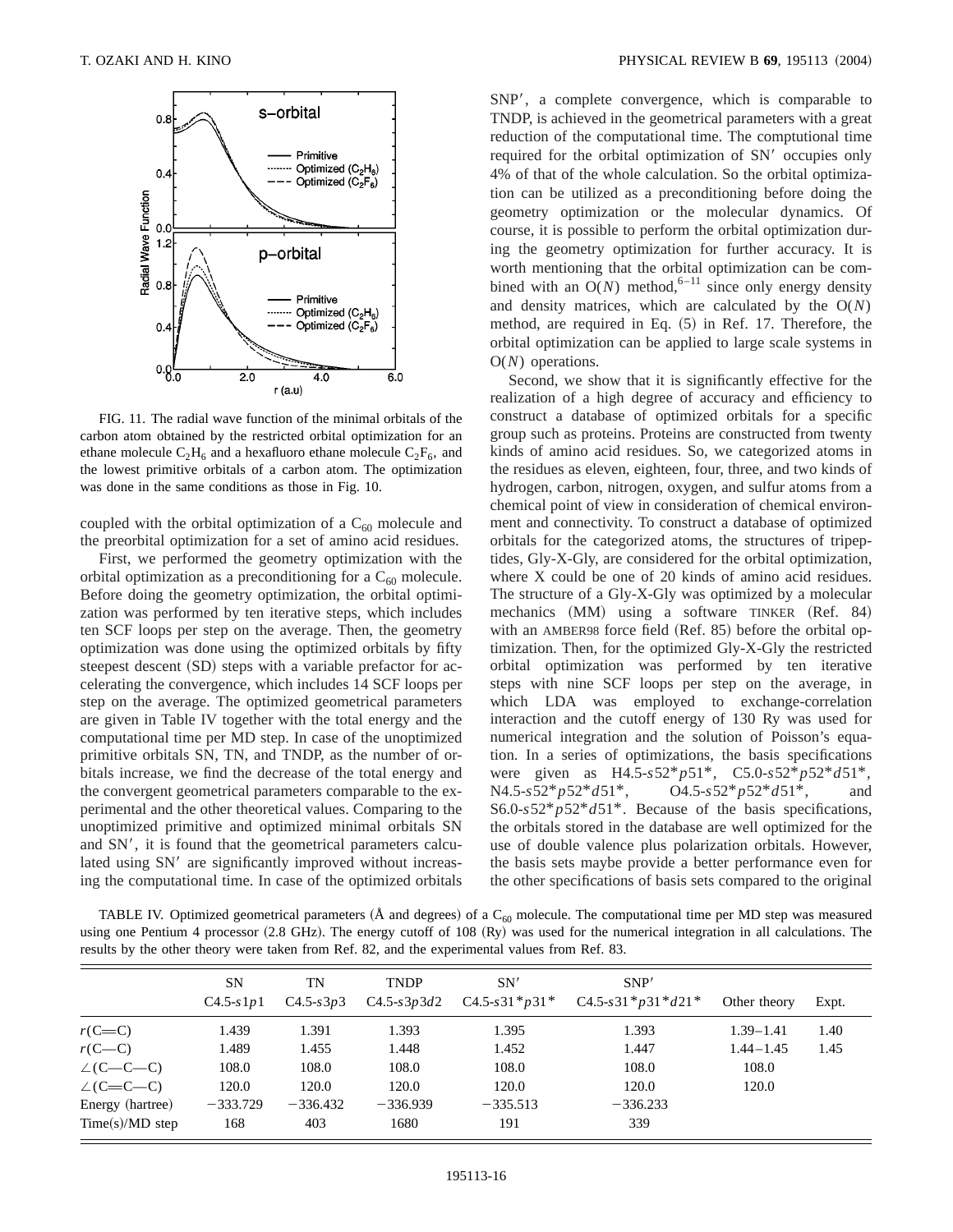TABLE V. The total energy (Hartree) of small polypeptides, Met-enkephalin (YGGFM), 86 valorphin  $(VVYPWTO),$ <sup>87</sup> dynorphin A (YGGFLRRIRPKLKWDNQ),  $^{88}$  calculated using unoptimized primitive orbitals and the optimized orbitals stored in the database of basis orbitals for proteins, where the primary sequences of the polypeptides are shown in parentheses. The cutoff energy of  $100$   $(Ry)$  was used for numerical integration and the solution of Poisson's equation. The specifications of the used basis orbitals are H4.5-*s*2*p*1, C5.0- $s2p2d1$ , N4.5- $s2p2d1$ , O4.5- $s2p2d1$ , and S6.0- $s2p2d1$ . For the optimized orbitals the same specifications as the primitive basis set were used. The geometrical structures of the small polypeptides are generated by a simulated annealing method using a software TINKER $84$  with an AMBER98 force field $85$  to apply the optimized orbitals to an arbitrary structural conformation. The number of residues and atoms are also given just for reference.

|                | <b>Residues</b> | Atoms | Primitive (hartree) | Optimized (hartree) |
|----------------|-----------------|-------|---------------------|---------------------|
| Met-enkephalin |                 | 75    | $-341.1740$         | $-341.6071$         |
| Valorphin      |                 | 125   | $-544.0666$         | $-544.7536$         |
| Dynorphin A    |                 | 312   | $-1313.6671$        | $-1316.6620$        |

primitive basis sets, when the basis sets are used for calculations of proteins. Following the construction of the database, we performed SCF calculations of small polypeptides to investigate the transferability of the optimized orbitals for proteins. In Table V shows total energies of small polypeptides, Met-enkephalin,  $86$  valorphin,  $87$  and dynorphin A,  $88$  calculated using unoptimized primitive orbitals and the optimized orbitals stored in the database, where the geometrical structures of the small polypeptides are generated by a simulated annealing method using a software TINKER (Ref. 84) with an AMBER98 force field  $(Ref. 85)$  to apply the optimized orbitals to an arbitrary structural conformation. We see that a set of the basis orbitals optimized for proteins give a lower energy than the primitive orbitals in all the polypeptides, which shows that the optimized orbitals well span the occupied states of proteins beyond the primitive orbitals. This illustrates that the database construction for a specific system promises us a substantial improvement in the basis convergence, while keeping the same computational efforts as that of the primitive orbitals. The details of the database construction for proteins will be presented elsewhere.

#### **V. CONCLUSIONS**

To conclude, we have presented the first systematic study for numerical atomic basis orbitals ranging from H to Kr. Our primitive orbitals as a basis set are eigenstates, including excited states, of an atomic Kohn-Sham equation with a confinement pseudopotential in a semilocal form for each angular momentum quantum number *l*. The scheme has been discussed for generating the systematic basis orbitals in a numerical stable way. The comprehensive investigation of convergence properties shows that our primitive basis orbitals could be one of practical solutions as a systematic basis set in large scale DFT calculations for a wide variety of systems. Using the primitive orbitals, the computational accuracy and efficiency are systematically controlled by two simple parameters: the cutoff radius and the number of orbitals per atom. As the cutoff radius and the number of primitive orbitals increase, the total energy and the physical quantities converge systematically. The convergence properties of total energy and equilibrium bond length for dimer molecules with respect to basis orbitals provide a practical guideline in an optimum choice of a cutoff radius, the number and the maximum angular momentum of basis orbitals for each element. In addition, our widespread study shows limitations of the LCAO method to metallic systems and dense structures with a large coordination number. In alkaline and alkaline earth elements, valence orbitals tend to have a longer tail, which makes applications of the LCAO method to the systems difficult due to increase of computational costs. In dense structures such as bcc, fcc, and hcp, the primitive basis orbitals often become overcomplete. Owing to the overcompleteness, we have difficulty in the systematic improvement of basis orbitals for systems with a dense structure. Therefore, careful treatments are required in the applications of LCAO method to a such kind of systems. In spite of the difficulty, we believe that the primitive orbitals can be a systematic basis set in a wide variety of materials, especially for highly covalent systems such as organic molecules.

Furthermore, we have developed a simple and practical method, based on the force theorem, for variationally optimizing the radial shape of numerical atomic orbitals. The optimization algorithm similar to the geometry optimization allows us to fully optimize atomic orbitals within a cutoff radius for each atom in a given system. The optimized orbitals well reproduce convergent results calculated by a larger number of primitive orbitals. The comparison between  $C_2H_6$ and  $C_2F_6$  demonstrates that the basis orbital can automatically vary within the cutoff radius in order to respond to the change of the environment of each atom, while minimizing the total energy. As practical applications of the orbital optimization, we have demonstrated two examples: the geometry optimization coupled with the orbital optimization of a  $C_{60}$ molecule and the preorbital optimization for a set of amino acid residues. The former shows that the small set of optimized orbitals promises to greatly reduce the computational effort with a high degree of accuracy. The latter demonstrates that it is significantly effective for the realization of a high degree of accuracy and efficiency to construct a database of optimized orbitals for a specific group such as proteins. The scheme also could be a remedy for the problem of the overcompleteness. Thus, we conclude that the optimized orbitals are well suited for large scale DFT calculations.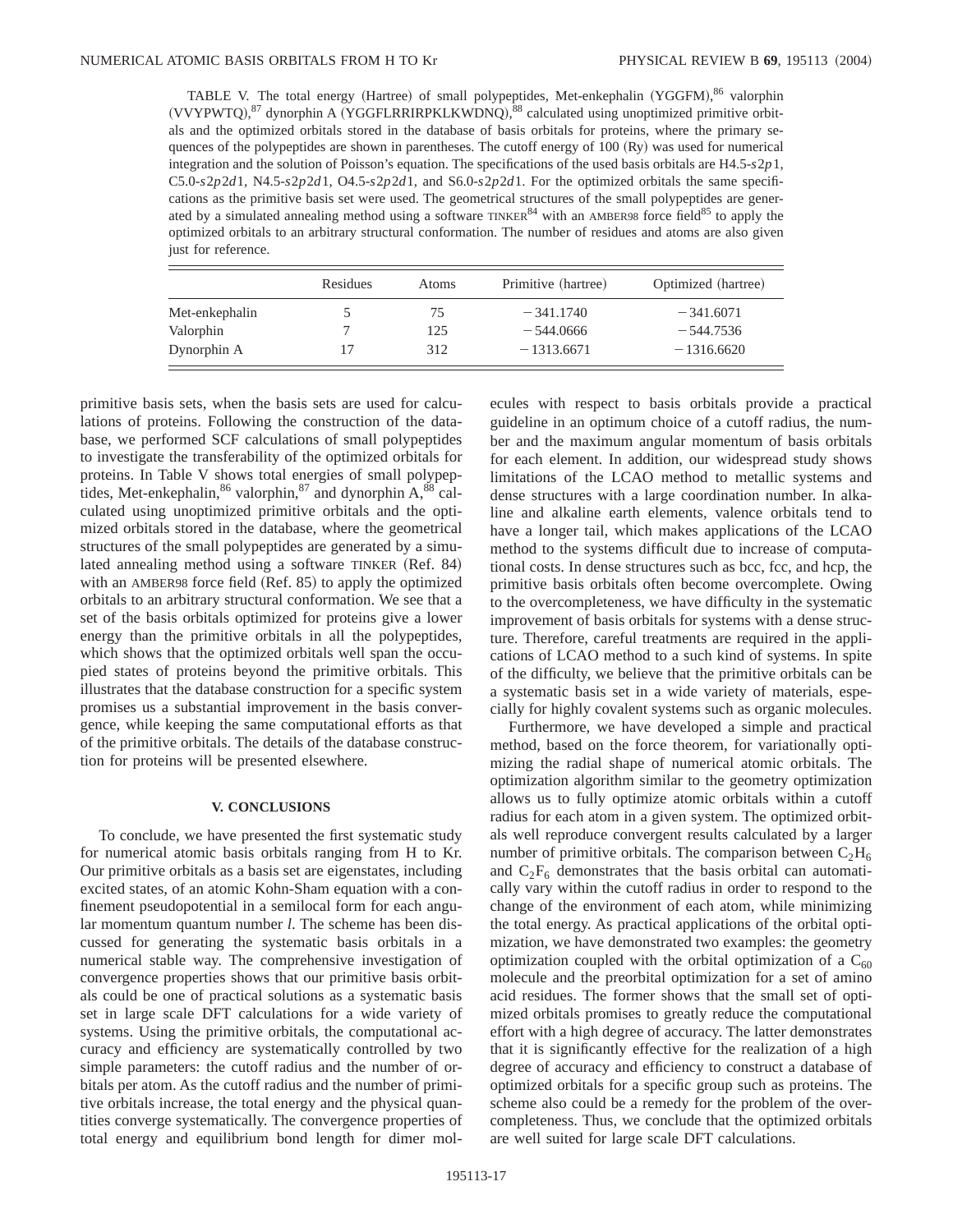# **ACKNOWLEDGMENTS**

We would like to thank K. Kitaura and T. Miyazaki for helpful suggestions on the orbital optimization. This work

- was partly supported by NEDO under the Nanotechnology Materials Program, and Research and Development for Applying Advanced Computational Science and Technology of Japan Science and Technology Corporation (ACT-JST).
- <sup>1</sup> S.F. Boys, Proc. R. Soc. London, Ser. A  $200$ , 542 (1950); **201**, 125 (1950); **258**, 402 (1960).
- 2W.J. Hehre, I. Radom, P.V.R. Schleyer, and J.A. Pople, *Ab Initio Molecular Orbital Theory* (Wiley, New York, 1986).
- 3S. Huzinaga, *Gaussian Basis Sets for Molecular Calculations* (Elsevier, Amsterdam, 1984).
- 4T.H. Dunning, Jr. and P.J. Hay, in *Methods of Electronic Structure Theory*, edited by H. F. Schaefer III (Plenum, New York, 1977), p. 1.
- $5$  J.C. Slater and G.F. Koster, Phys. Rev. 94, 1498 (1954).
- <sup>6</sup>W. Yang, Phys. Rev. Lett. **66**, 1438 (1991).
- <sup>7</sup>S. Goedecker and L. Colombo, Phys. Rev. Lett. **73**, 122 (1994).
- <sup>8</sup>G. Galli and M. Parrinello, Phys. Rev. Lett. **69**, 3547 (1992).
- 9X.-P. Li, R.W. Nunes, and D. Vanderbilt, Phys. Rev. B **47**, 10 891 (1993); M.S. Daw, *ibid.* **47**, 10 895 (1993).
- <sup>10</sup>T. Ozaki and K. Terakura, Phys. Rev. B **64**, 195126 (2001).
- $11$ S. Goedecker, Rev. Mod. Phys. **71**, 1085 (1999), and references therein.
- 12S.D. Kenny, A.P. Horsfield, and H. Fujitani, Phys. Rev. B **62**, 4899 (2000).
- $13$  J. Junquera,  $\acute{O}$ . Paz, D. Sanchez-Portal, and E. Artacho, Phys. Rev. B 64, 235111 (2001); J.M. Soler *et al.*, J. Phys.: Condens. Matter 14, 2745 (2002), and references therein.
- 14E. Anglada, J.M. Soler, J. Junquera, and E. Artacho, Phys. Rev. B 66, 205101 (2002).
- 15C.K. Gan, P.D. Haynes, and M.C. Payne, Phys. Rev. B **63**, 205109 (2001).
- $^{16}$  J.D. Talman, Phys. Rev. Lett. **84**, 855  $(2000)$ .
- <sup>17</sup>T. Ozaki, Phys. Rev. B **67**, 155108 (2003).
- <sup>18</sup> O.F. Sankey and D.J. Niklewski, Phys. Rev. B 40, 3979 (1989).
- <sup>19</sup> A.A. Demkov, J. Ortega, O.F. Sankey, and M.P. Grumbach, Phys. Rev. B 52, 1618 (1995).
- <sup>20</sup> J.P. Lewis, P. Ordejon, and O.F. Sankey, Phys. Rev. B **55**, 6880  $(1997).$
- 21D. Sanchez-Portal, P. Ordejon, E. Artacho, and J.M. Soler, Int. J. Quantum Chem. **65**, 453 (1997).
- 22W. Windl, O.F. Sankey, and J. Menendez, Phys. Rev. B **57**, 2431  $(1998).$
- <sup>23</sup> E. Tsuchida and M. Tsukada, Phys. Rev. B 54, 7602 (1996); E. Tsuchida and M. Tsukada, J. Phys. Soc. Jpn. 67, 3844 (1998).
- $24$  J.-L. Fattebert and J. Bernholc, Phys. Rev. B  $62$ , 1713  $(2000)$ .
- $^{25}$  A.-B. Chen and A. Sher, Phys. Rev. B  $26, 6603$  (1982).
- $^{26}$ Our DFT code, OpenMX, the primitive orbitals, and pseudopotentials ranging from H to Kr used in this study are available on a web site (http://staff.aist.go.jp/t-ozaki) in the constitution of the GNU General Public Licence.
- 27F. Harman and S. Skillman, *Atomic Structure Calculations* (Prentice-Hall, Englewood Cliffs, NJ, 1963).
- <sup>28</sup> N. Troullier and J.L. Martine, Phys. Rev. B 43, 1993 (1991).
- 29L. Kleinman and D.M. Bylander, Phys. Rev. Lett. **48**, 1425  $(1982).$
- <sup>30</sup> P.E. Blochl, Phys. Rev. B 41, 5414 (1990).
- 31S.G. Louie, S. Froyen, and M.L. Cohen, Phys. Rev. B **26**, 1738  $(1982).$
- <sup>32</sup> S.F. Boys and F. Bernardi, Mol. Phys. **19**, 553 (1970).
- $33$  D.M. Ceperley and B.J. Alder, Phys. Rev. Lett.  $45, 566$  (1980); J.P. Perdew and A. Zunger, Phys. Rev. B 23, 5048 (1981).
- $34$ G. Herzberg and A. Monfils, J. Mol. Spectrosc.  $5$ , 482 (1960).
- <sup>35</sup> M.L. Ginter, J. Chem. Phys. **42**, 561 (1965); M.L. Ginter, J. Mol. Spectrosc. **17**, 224 (1965); **18**, 321 (1965).
- <sup>36</sup>R.F. Barrow, N. Travis, and C.V. Wright, Nature (London) 187, 141 (1960).
- $37$ B.A. Thrush, Proc.-Electrochem. Soc. **339** (1960).
- 38W.R.M. Graham and W. Weltner, Jr., J. Chem. Phys. **65**, 1516  $(1976).$
- <sup>39</sup>B. Schneider and J.S. Cohen, J. Chem. Phys. **61**, 3240 (1974).
- 40A. Antic-Jovanovic, D.S. Pesic, and V. Bojovic, J. Mol. Spectrosc. 60, 416 (1976).
- 41C.W. Bauschlicher, H. Partridge, S.R. Langhoff, P.R. Taylor, and S.P. Walch, J. Chem. Phys. 86, 7007 (1987); K.K. Sunil and K.D. Jordan, *ibid.* 92, 2774 (1988).
- 42E.A. Colbourn and A.E. Douglas, J. Chem. Phys. **65**, 1741  $(1976).$
- <sup>43</sup>L. Brewer and J.L.-F. Wang, J. Chem. Phys. **56**, 4305 (1972).
- <sup>44</sup> P.H. Kasai and W. Weltner, Jr., J. Chem. Phys. **43**, 2553 (1965).
- 45D.L. Michalopoulos, M.E. Geusic, S.G. Hansen, D.E. Powers, and R.E. Smally, J. Phys. Chem. **86**, 3914 (1982).
- 46K.R. Thompson, W.C. Easley, and L.B. Knight, J. Phys. Chem. **77**, 49 (1973).
- 47D.M. Cox, D.J. Trevor, R.L. Whetten, E.A. Rohlfing, and A. Kaldor, Phys. Rev. B 32, 7290 (1985).
- 48C.W. Bauschlicher, S.P. Walch, and P.E.M. Siegbahn, J. Chem. Phys. **76**, 6015 (1982).
- <sup>49</sup> L.B. Knight and W. Weltner, Jr., J. Chem. Phys. **55**, 2061 (1971).
- <sup>50</sup>H. Neuhaus, Nature (London) **180**, 433 (1957).
- 51K.P. Huber and G. Herzberg, *Constants of Diatomic Molecules* (Van Nostrand Reinhold, New York, 1979).
- <sup>52</sup> J.F. Ogilvie and F.Y.H. Wang, J. Mol. Struct. **273**, 277 (1992); J.F. Ogilvie and F.Y.H. Wang, *ibid.* **291**, 313 (1993).
- 53M. Doverstal, B. Lindgren, U. Sassenberg, C.A. Arrington, and M.D. Morse, J. Chem. Phys. 97, 7087 (1992).
- 54C.W. Bauschlicher, H. Partridge, S.R. Langhoff, P.R. Taylor, and S.P. Walch, J. Chem. Phys. 86, 7007 (1989); M.F. Cai, T.P. Djugan, and U.E. Bondybey, Chem. Phys. Lett. **155**, 430 (1989); R.O. Jones, Phys. Rev. Lett. **67**, 224 (1991); R.O. Jones, J. Chem. Phys. 99, 1194 (1993).
- 55P.R.R. Langridge-Smith, M.D. Morse, G.P. Hansen, R.E. Smalley, and A.J. Merer, J. Chem. Phys. 80, 593 (1984).
- 56V.E. Bondybey and J.H. English, Chem. Phys. Lett. **94**, 443  $(1983).$
- $57$  R.M. Gordon and A.J. Merer, Can. J. Phys.  $59, 642$  (1980).
- 58H. Purdum, P.A. Montana, G.K. Shenoy, and T. Morrison, Phys.